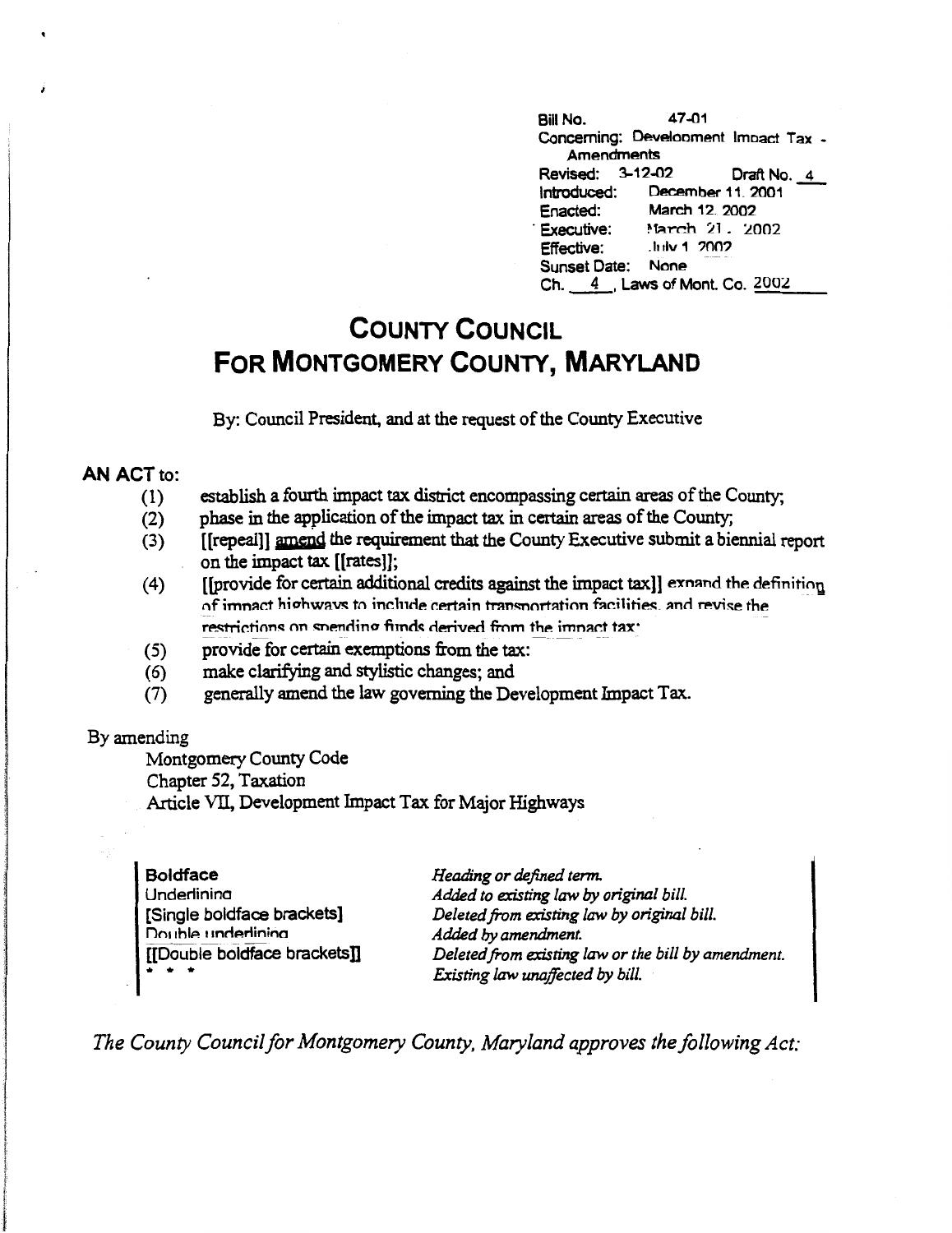| 1  | Sec. 1. Chapter 52, Article VIII, is amended as follows:                       |
|----|--------------------------------------------------------------------------------|
| 2  | ARTICLE VII. DEVELOPMENT IMPACT TAX [FOR MAJOR                                 |
| 3  | HIGHWAYS].                                                                     |
| 4  | Definitions.<br>52-47.                                                         |
| 5  | In this Article the following terms have the following meanings:               |
| 6  | $[[(a)]]^*$                                                                    |
| 7  | [[(b)]] Adequate Public Facilities Ordinance staging ceiling standards means   |
| 8  | standards by which the area-wide adequacy of [[major highways and]]            |
| 9  | transportation facilities serving a proposed development are judged.           |
| 10 | APFO staging ceiling standards do not include requirements for other           |
| 11 | on-site or off-site transportation improvements that may be separately         |
| 12 | required, nor do they include) or standards relating to local area             |
| 13 | review[,] which may be independently required.                                 |
| 14 | $[[(c)]$ Annual growth policy means [current] the annual growth policy most    |
| 15 | recently adopted under Chapter 33A to provide guidelines for the               |
| 16 | administration of the Adequate Public Facilities Ordinance.                    |
| 17 | $[[(d)]]$ *                                                                    |
| 18 | Bioscience facility means any biological research and development or           |
| 19 | manufacturing facility that substantially involves research. develonment       |
| 20 | or manufacturing of:                                                           |
| 21 | biologically active molecules.<br>$\omega$                                     |
| 22 | devices that employ or affect biological processes.<br>$\omega$                |
| 23 | devices and software for production or management of specific<br>$\Omega$      |
| 24 | hiological information. or                                                     |
| 25 | products or materials that purify or handle biologically active<br>$\triangle$ |
| 26 | products:                                                                      |
| 27 | $[[(e)]] *$<br>*                                                               |

 $\mathcal{A}$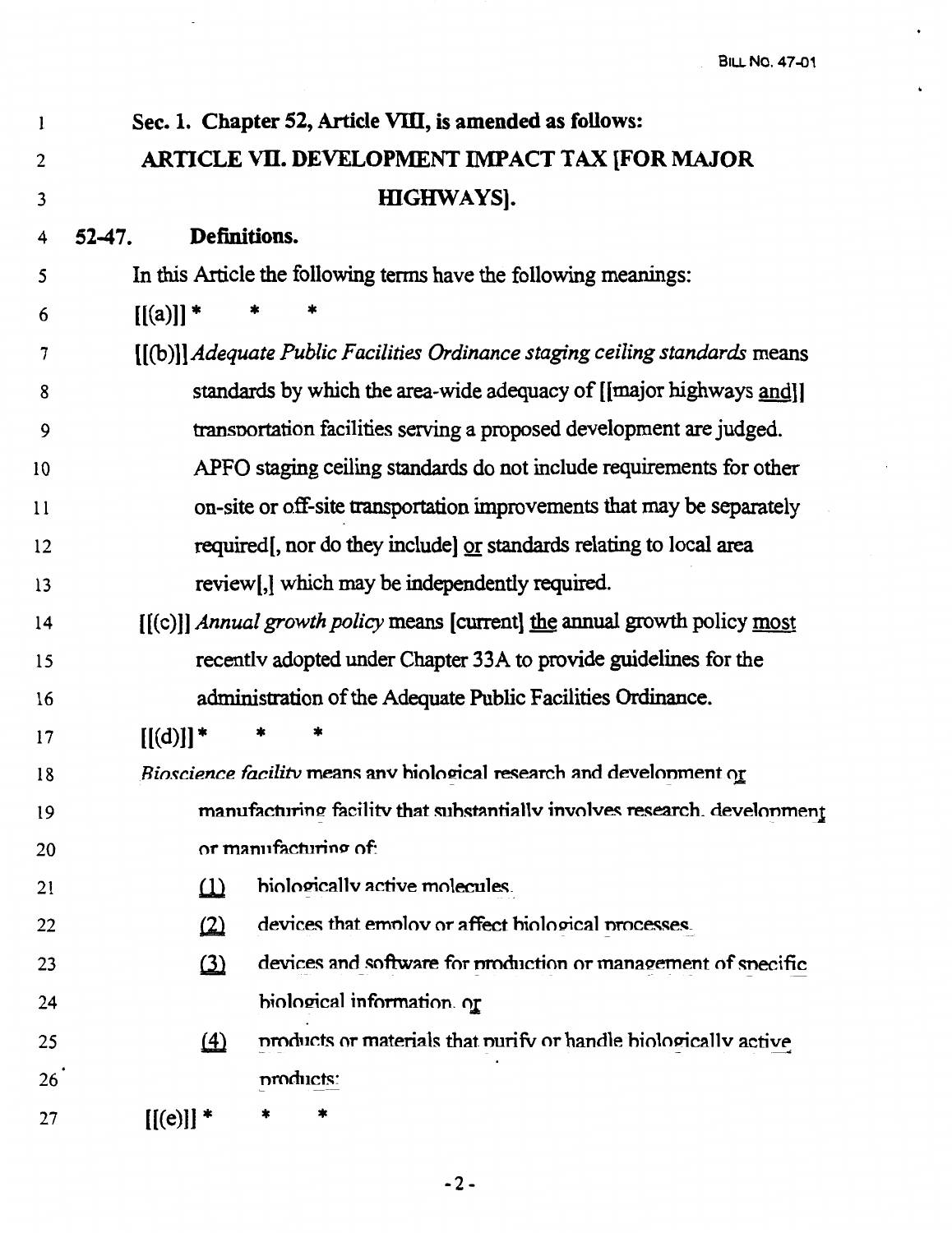| 28 | $[[(f)]]$ *                                                                           |
|----|---------------------------------------------------------------------------------------|
| 29 | $[[(g)]]^*$                                                                           |
| 30 | [[(h)]] <i>Development impact tax</i> means a pro rata per unit or per square foot of |
| 31 | gross floor area tax imposed before a building permit is issued for                   |
| 32 | development [[in an impact tax district]] which is intended to defray a               |
| 33 | portion of the costs associated with impact [highway] transportation                  |
| 34 | improvements [[in the tax districts]] that are necessary to accommodate               |
| 35 | the traffic generated by the development.                                             |
| 36 | $[[(i)]]$ *                                                                           |
| 37 | $[[(j)]]$ *                                                                           |
| 38 | $[[(k)]]$ *                                                                           |
| 39 | Hospital means an institution licensed as a hospital under state law.                 |
| 40 | $[(1)]$ <i>Impact tax district</i> means a planning policy area or combination of     |
| 41 | planning policy areas described under Section 52-49(c).                               |
| 42 | $[(m)]$ <i>Impact tax district transportation program</i> means the transportation    |
| 43 | improvement program described under Section 52-58.                                    |
| 44 | [[(n)]] <i>Improvement</i> means a highway, intersection improvement. transit         |
| 45 | center, [and] bus, bus shelter. hiker-biker trail. sidewalk connection. or            |
| 46 | park and ride [projects] lot, including planning, engineering, design                 |
| 47 | services, right-of-way acquisition, grading, paving, curbs, gutters,                  |
| 48 | drainage, sidewalks, signalization, signage, and all other construction               |
| 49 | and associated costs.                                                                 |
| 50 | [[(o)]] Master plan of highways means the "Master Plan of Highways"                   |
| 51 | [prepared by the Maryland-National Capital Park and Planning                          |
| 52 | Commission, adopted by the [Montgomery County] Planning Board                         |
| 53 | and approved by the District Council. and any similar plan adopted by                 |
| 54 | either Gaithersburg or Rockville.                                                     |

 $\sim$ 

 $\ddot{\phantom{a}}$ 

 $\cdot$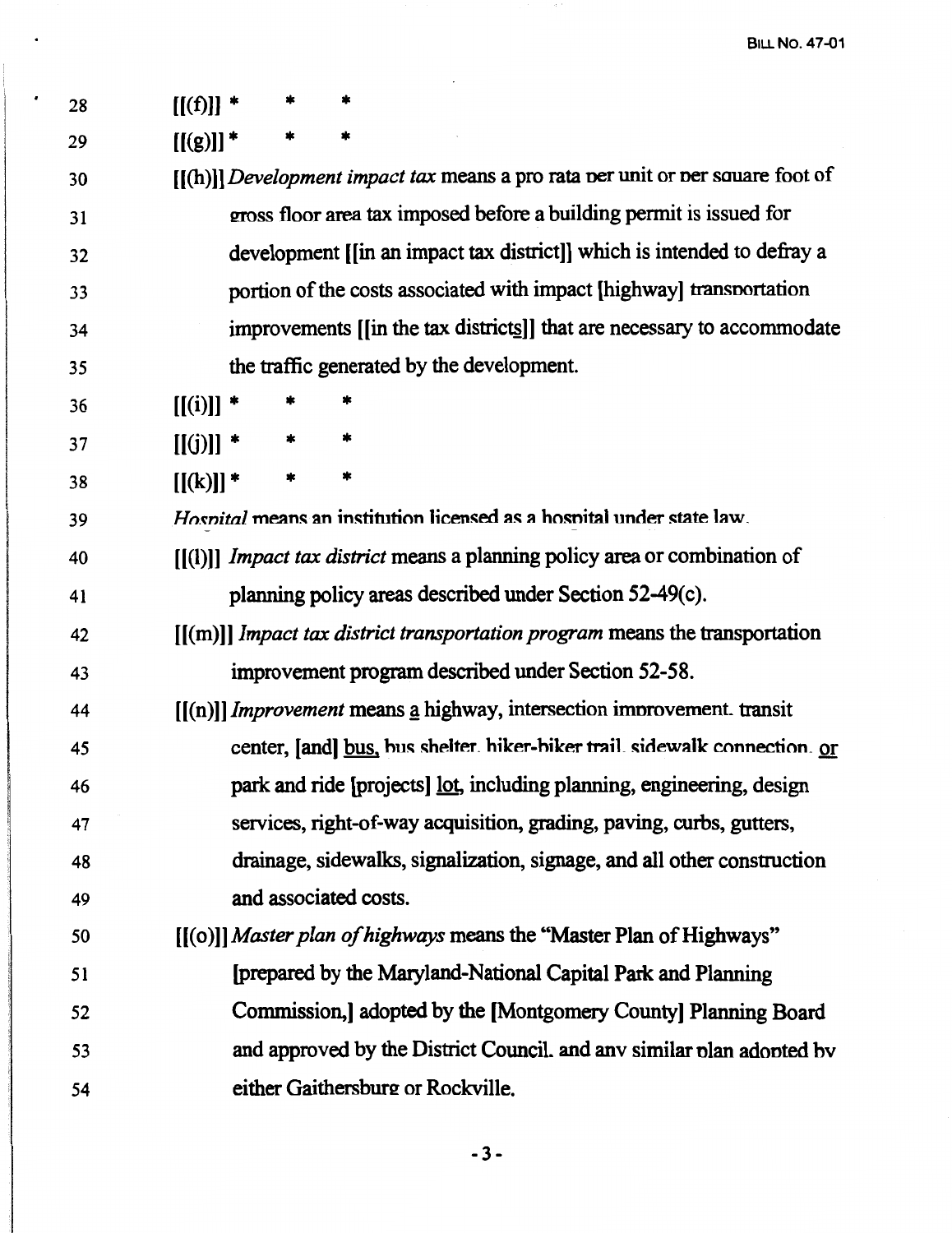| 55 | $[(p)]$ <i>Impact fhighways] transportation improvement</i> means [the arterial] |
|----|----------------------------------------------------------------------------------|
| 56 | highway segments, transit centers, and park-and-ride facilities underl an        |
| 57 | improvement listed in Section 52-58.                                             |

- 58 [(( q) *Mary/and-National Capital Park and Planning Commission* means the 59 agency established under Article 28 of the Maryland Code.]]
- 60 [[(r)]] *Nonresidential* means the use of a building that is not a residential use 61 and includes:
- 62 63 64 (1) offices, including general, medical, office parks, research parks, townhouse office buildings, government offices, and other similar uses;
- 65 66 67 68 (2) industrial uses, including truck tenninals, warehouses, light or heavy industrial and manufacturing, industrial parks, [[biotechnology research and development facilities and related office snace.]] and other similar uses;
- 69 70 71 72 (3) retail uses, including stores or shopping centers engaging in the sale of goods, restaurants, vehicle sales or service, banks or savings and loan institutions, theaters, post offices and other similar uses;
- 73 ( 4) places of worship;
- 74 75  $(5)$  private elementary, [and] secondary. or nost-secondary schools; and
- 76 77 78  $(6)$  other nonresidential uses, including hotels, motels, day care centers, [[hospitals,]] nursing homes, recreational facilities, and other public facilities and similar uses;
- 79 [(s) *Per-unit development impact tax* means the development impact tax 80 listed under Section 52-57(b).]

-4-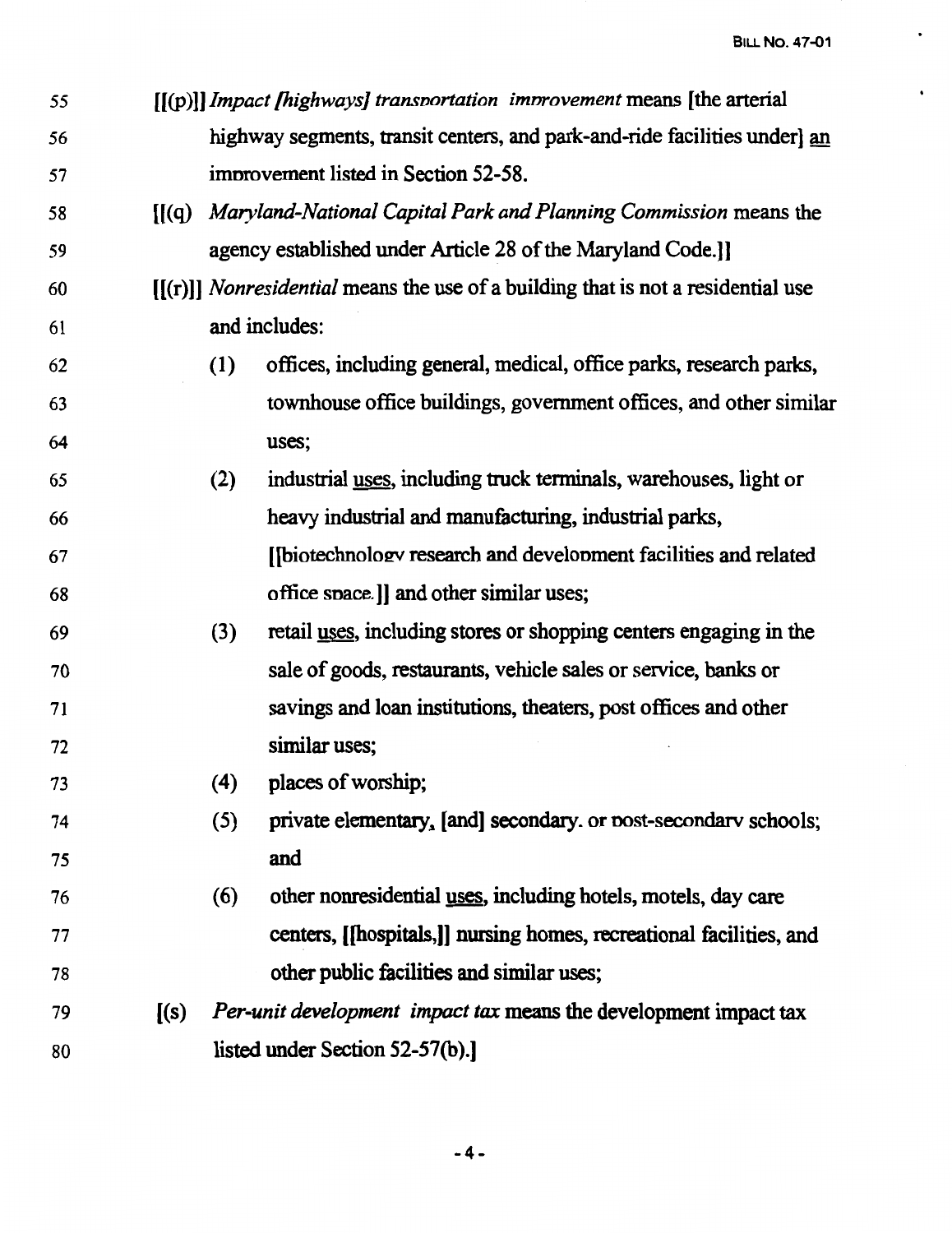- 81 [(t)][(.(§)]] *Planning po/icy area* means any of the geographic areas described 82 in the annual growth policy [ for which the APFO staging ceiling 83 standards are identified].
- 84 [(u)][[(t)]] *Programmed [highways] transportation improvement* means 85 [highway] improvement [projects that are contained within] listed in 86 be current approved county capital improvements program or the state 87 consolidated transportation program or any similar program adopted by 88 either Gaithersburg or Rockville.
- $89$  [v][[(<u>u</u>)]]

93

94

*95* 

96

97

98

99

100

101

- 90  $[(w)][(y)]$  *Residential* means the use of a building as a dwelling unit.
- 91 (I) *Single-family detached residential* includes[[: 92 (A)]] detached single-family dwelling units. II: and I
	- (2) [[(B)]] *Sinole-family attached residential* includes townhouses, duplexes and other attached single-family dwelling units.
	- [[(2)]] !l} *Multifamily residential* includes:
		- (A) garden apartments;
			- (B) mid-rise and high-rise [apartments] dwelling unit structures; and
				- $(C)$  condominiums other than townhouses; and
		- $[(D)](C)$  mobile homes.
		- [[(3)]] ~ *Multifamily-senior residential* means;
- 102 103 104 105 !Al multifamily housing and related facilities for elderly or handicapped persons, as defined in Section 59-A-2.l, with occupancy restricted as provided in Section 59-G-2.35(b):  $[$ [and $]$ ]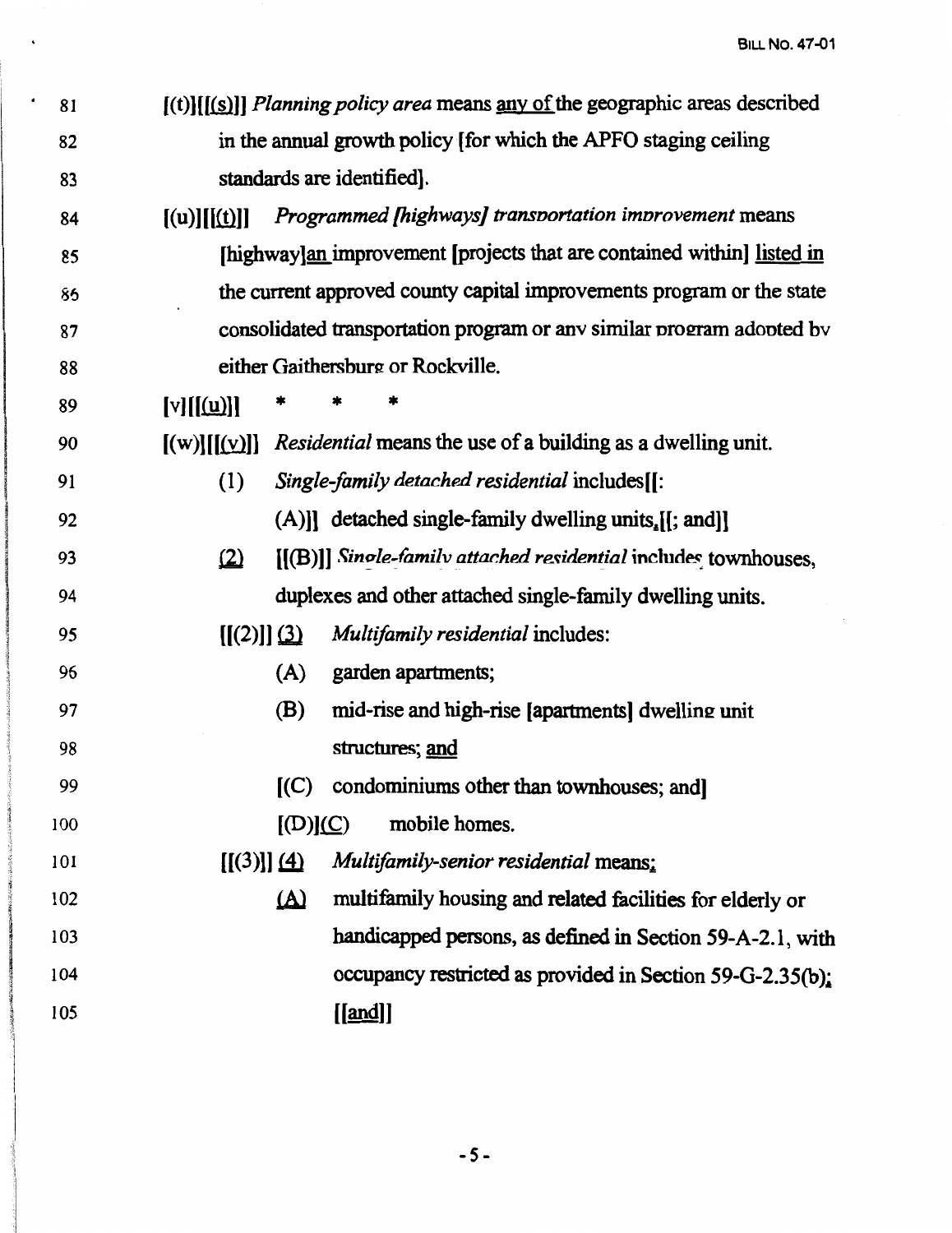$\mathcal{A}^{\mathcal{A}}$  and  $\mathcal{A}^{\mathcal{A}}$ 

 $\ddot{\phantom{0}}$ 

 $\bullet$ 

| 106 |          | $\mathbf{B}$         | multifamily housing units located in the age-restricted                |
|-----|----------|----------------------|------------------------------------------------------------------------|
| 107 |          |                      | section of a planned retirement community, as defined in               |
| 108 |          |                      | Section 59-C-7.441: and                                                |
| 109 |          | $\Omega$             | a domiciliary care home, as defined in Section 59-A-2.1                |
| 110 |          |                      | and subject to Section 59-G-2.37, which consists of                    |
| 111 |          |                      | senarate assisted living units.                                        |
| 112 |          | [(x)][(w)]           | *]] Staging ceiling means the maximum amount of                        |
| 113 |          |                      | land development that can be accommodated in a planning policy area    |
| 114 |          |                      | consistent with APFO staging ceiling standards given the programmed    |
| 115 |          |                      | [[highways]] transportation facilities.                                |
| 116 | (y)      |                      | Traffic Impact means the relative effect of different land uses on the |
| 117 |          |                      | need for impact highways in an impact district based on relative trip  |
| 118 |          |                      | generation, average trip length, and the proportion of new trips, as   |
| 119 |          |                      | described more fully in Section 52-57.                                 |
| 120 | (z)      |                      | Unprogrammed highways means improvement projects not contained         |
| 121 |          |                      | within the current approved County CIP or the state consolidated       |
| 122 |          |                      | transportation program, and which, if programmed, would increase the   |
| 123 |          |                      | transportation system capacity and therefore the staging ceiling in an |
| 124 |          | impact tax district. |                                                                        |
| 125 | $52-48.$ |                      | Findings; purpose and intent.                                          |
| 126 | (a)      |                      | The master plan of highways indicates that certain roads are needed in |
| 127 |          |                      | planning policy areas. Furthermore, the [comprehensive planning        |
| 128 |          |                      | policies report] Annual Growth Policy indicates that the amount and    |
| 129 |          |                      | rate of growth projected in certain planning policy areas will place   |
| 130 |          |                      | significant demands on the County for provision of major highways      |
| 131 |          |                      | necessary to support and accommodate that growth.                      |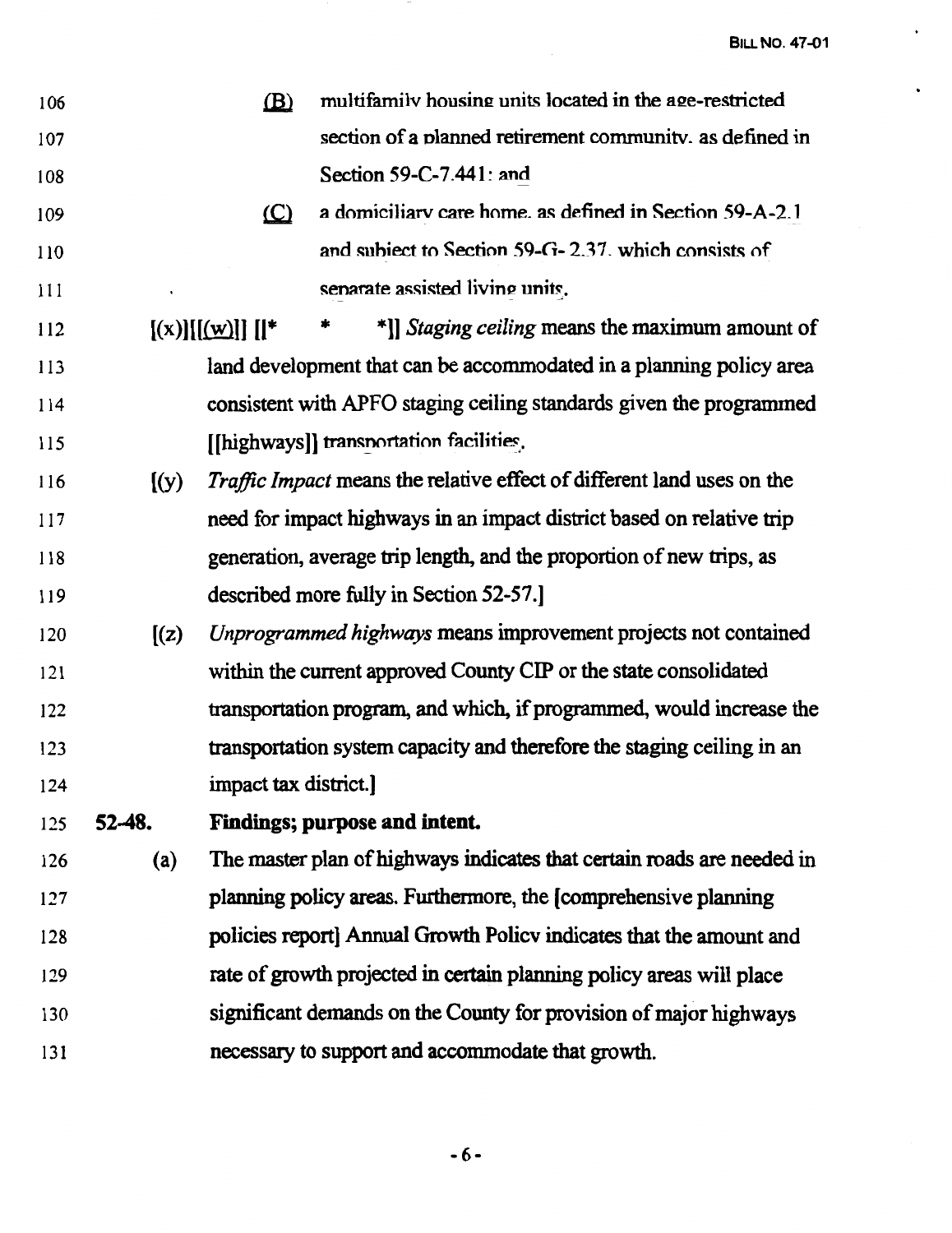133

134

• 132 (b) Montgomery County, through its adoption of the Capital Improvements Program, indicates its commitment to provide transportation infrastructure.

- 135 (c) Montgomery County has detennined that a combination of approaches 136 will be necessary to fully achieve the level of [highway] impact 137 138 139 140 141 transnortation improvements needed to accommodate growth in the [impact tax districts] County. Thus, Montgomery County proposes to fund Icertain master planned highways up to 50 percent] a program of transnortation imnrovements through development impact taxes to allow new growth in [impact tax districts] the Countv.
- 142 ( d) Imposing a development impact tax that requires new development [in 143 certain impact tax districts] to pay [their] its pro rata share of the costs 144 145 146 of impact [highway] transnortation improvements necessitated by [ such new] that development in conjunction with other public funds is a reasonable method of raising the funds to build [such] improvements in 147 **a timely manner.**
- 148 ( e) The development impact tax will fund, in part, the improvements 149 150 151 152 necessary to increase the transportation system capacity [[in the impact tax districts]], thereby allowing development to proceed. Development impact taxes will be used exclusively for impact [highways] transnortation imnmvements.
- 153 [ ( f) In order to assure that the development impact taxes reflect the 154 reasonable pro rata share of the costs of the additional highway 155 156 157 158 improvements associated with each new development, the development impact tax is based on relative trip impact associated with the number and type of dwelling units and square footage and type of nonresidential development.].

-7-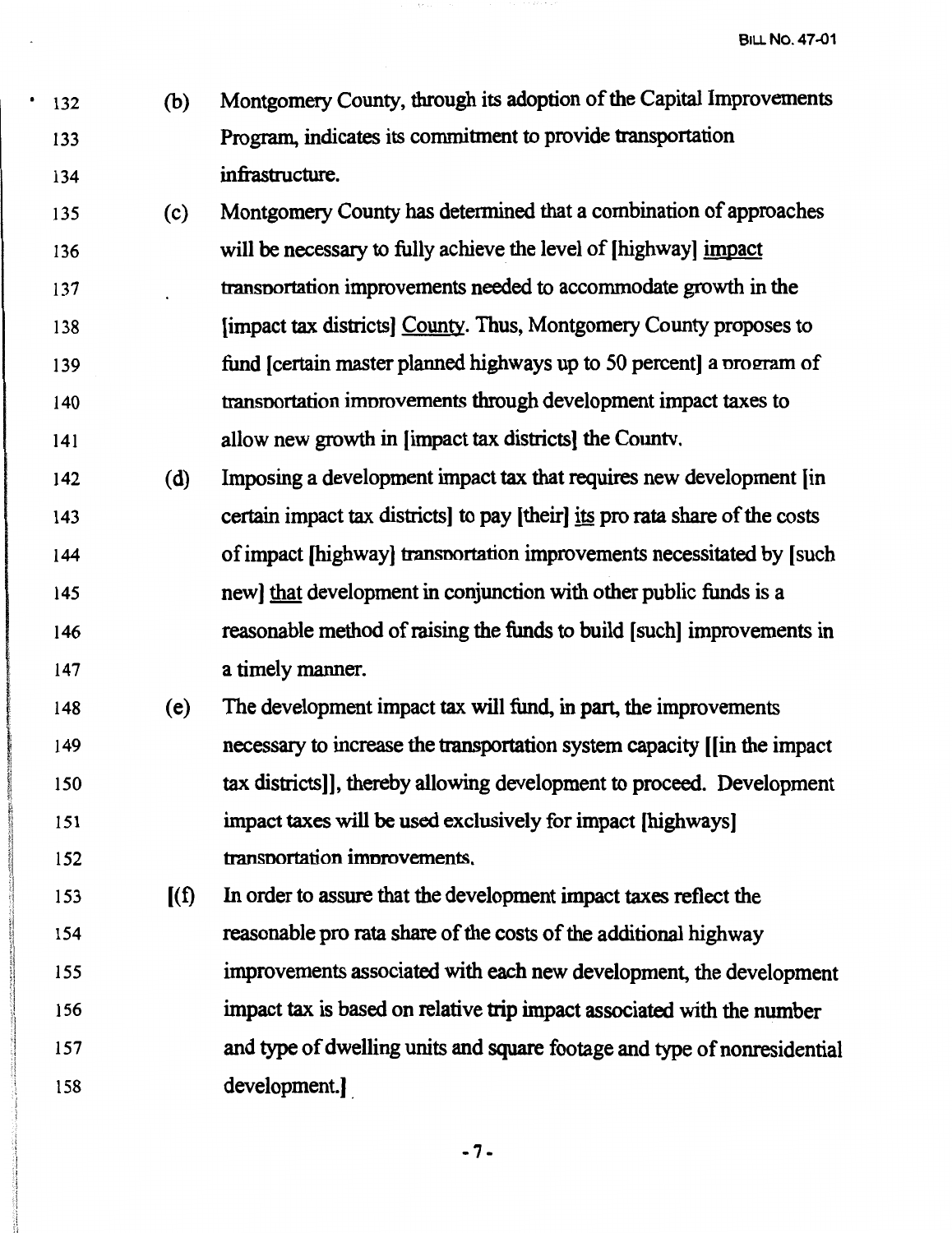- 159 160 161 162  $\mathfrak{f}(g)$  $\mathfrak{f}(f)$  In order to assure that the necessary I highway impact transportation improvements are constructed in a timely manner, the County intends to assure the availability of funds sufficient to construct the impact [highway] transportation improvements.
- 163 164 165 166 167 168 169  $[(h)](g)$  The County retains the power to determine the impact  $[highway]$ transnortation improvements to be funded by development impact taxes; to estimate the cost of such improvements; to establish the proper timing of construction of the improvements so as to meet APFO staging ceiling standards where thev annlv; to detennine when changes, if any, may be necessary in the County CIP; and to do all things necessary and proper to effectuate the purpose and intent of this Article.
- 170 171 172 173 174 175 176 177  $[(i)](h)$  IIt is the intent of the The County intends to further the public purpose of ensuring that an adequate transportation system is available in support of new development [[in the impact tax districts]). [It is not the intent of this Article to collect a development impact tax from new development in the impact tax districts in excess of that development's pro rata share of the costs associated with the impact highway improvements, as measured by the development's contribution to traffic impact in the tax district.)
- 178  $[(i)](i)$
- 179 180 181 182  $[(k)](i)$  [It is the intent of the] The County intends to impose development impact taxes  $\lim_{x \to a} \lim_{x \to a} \lim_{x \to a} \lim_{x \to a} \lim_{x \to a} \lim_{x \to a} \lim_{x \to a} \lim_{x \to a} \lim_{x \to a} \lim_{x \to a} \lim_{x \to a} \lim_{x \to a} \lim_{x \to a} \lim_{x \to a} \lim_{x \to a} \lim_{x \to a} \lim_{x \to a} \lim_{x \to a} \lim_{x \to a} \lim_{x \to a} \lim_{x \to a} \lim_{x \to a} \lim_{x \to a} \lim_{x \to a} \lim_{x \to a} \lim_{x \to a$ has attained build-out as defined by the [[applicable master plan]] General Plan

\* \* \*

183 **52-49. Imposition and applicability of development impact taxes.** 

-8-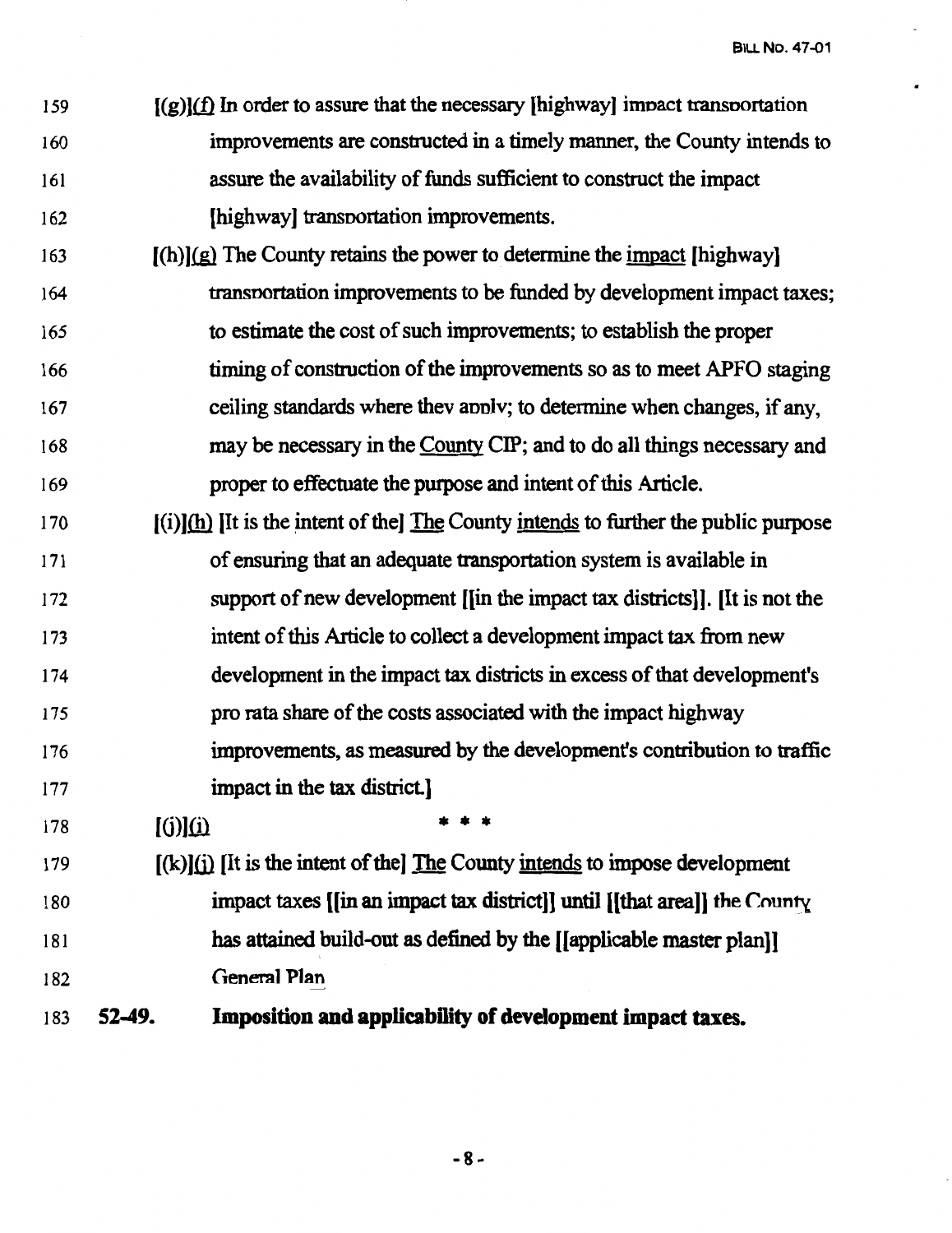- 184 (a) A development impact tax [for impact highways] must be imposed 185 186 before a building permit is issued for development in [each impact tax district] the Countv.
- 187 (b) An applicant for a building permit for development in an impact tax 188 189 190 191 district must pay a development impact tax in the amount and manner provided in this Article, unless a credit in the full amount of the applicable tax [is determined to be applicable) applies under Section 52- 55 or an appeal bond is posted under Section 52-56.
- 192 ( c) The following impact tax districts are established, consisting of the 193 following Planning Policy Areas as described in the Annual Growth 194 Policy:
- 195 196 (1) Germantown: Germantown East, Germantown Town Center, and Germantown West;
- 197 (2) Eastern Montgomery County: Fairland/White Oak and Cloverly;
- 198 (3) Clarksburg: Clarksburg[.];
- 199 200 201  $f(4)$  The County District: all nlanning policy areas and municipalities not located in the Germantown. Eastern Monteomery County, or Clarksburg impact tax districts.
- 202 203 204  $[(d)$  The boundaries for impact tax districts and the need to create additional impact tax districts must be reviewed biennially using the methodology under Section 52-59. The County Council must hold a public hearing 205 before changing the boundaries for an impact tax district or creating a 206 new impact tax district.
- 207 [(e)] (d) Development impact taxes must be accounted for and segregated by 208 the impact tax district from which the taxes are received. The taxes must 209 210 be restricted in their use to funding improvements listed in (the impact tax district transportation program for the districtl Section 52-58.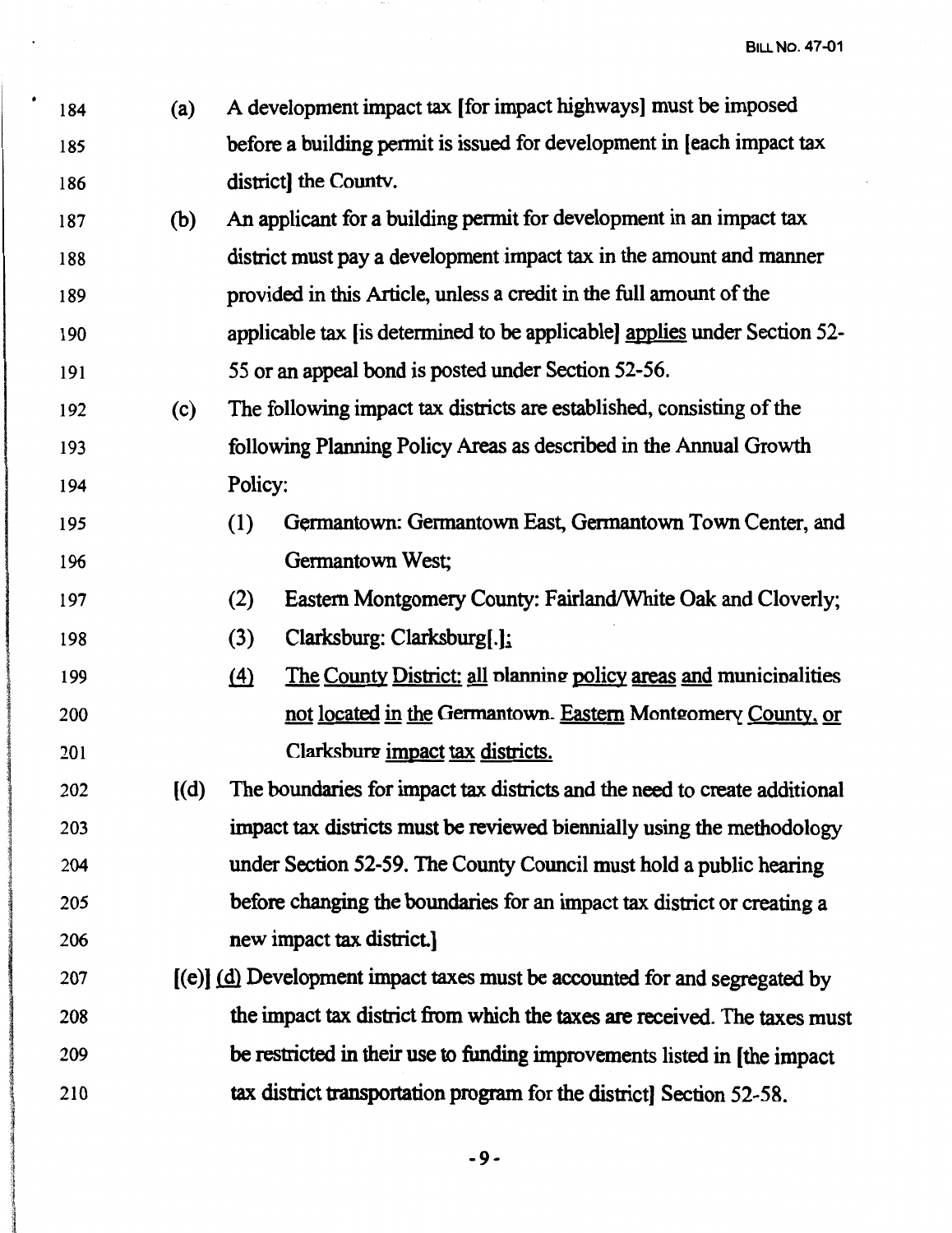211 (e) Development impact taxes collected from developments located in the 212 cities of Gaithersburg and Rockville must be accounted for senaratelv 213 214 215 216 217 218 219 220 221 according to the municipality where the funds originated. These tax revenues must be used only to fund transnortation imnrovements listed in a memorandum of understanding between the County and the respective City, which must be approved by the County Council. If the County and the respective City do not agree on a memorandum of understanding regarding the use of impact tax revenues. the County Council may appropriate funds to improvements which are consistent with the master plan of the respective City after holding a senarate hearing on any specific improvement if the City so requests. 222 (f) A development impact tax must not be imposed on ([the Montgomery 223 224 225 226 227 228 County Government, Montgomery College, the Montgomery County Public School System, the Housing Opportunities Commission of Montgomery County. or the Maryland-National Capital Park and Planning Commission, or onll any building owned, and used primarily. bv anv a2encv or instrumentalitv of federal. state. Countv. or municinal 2ovemment. 229 (g) A development impact tax must not be imposed on: 230 (1) any Moderately Priced Dwelling Unit built under Chapter 25A or 231 232 233 234 235 236 237 any similar program enacted by either Gaithersburg or Rockville. (2) any Productivity Housing [Unit]  $[|Project]|$  unit, as defined in Section  $25B-17[(m)](i)$ , [and] which meets the nrice or rent eligibility standards for a moderately priced dwelling unit under Chanter  $25A \cdot$  $(3)$  [Janv development in which at least 20% of the dwelling units:  $(A)$  are multifamily senior-residential, having occupancy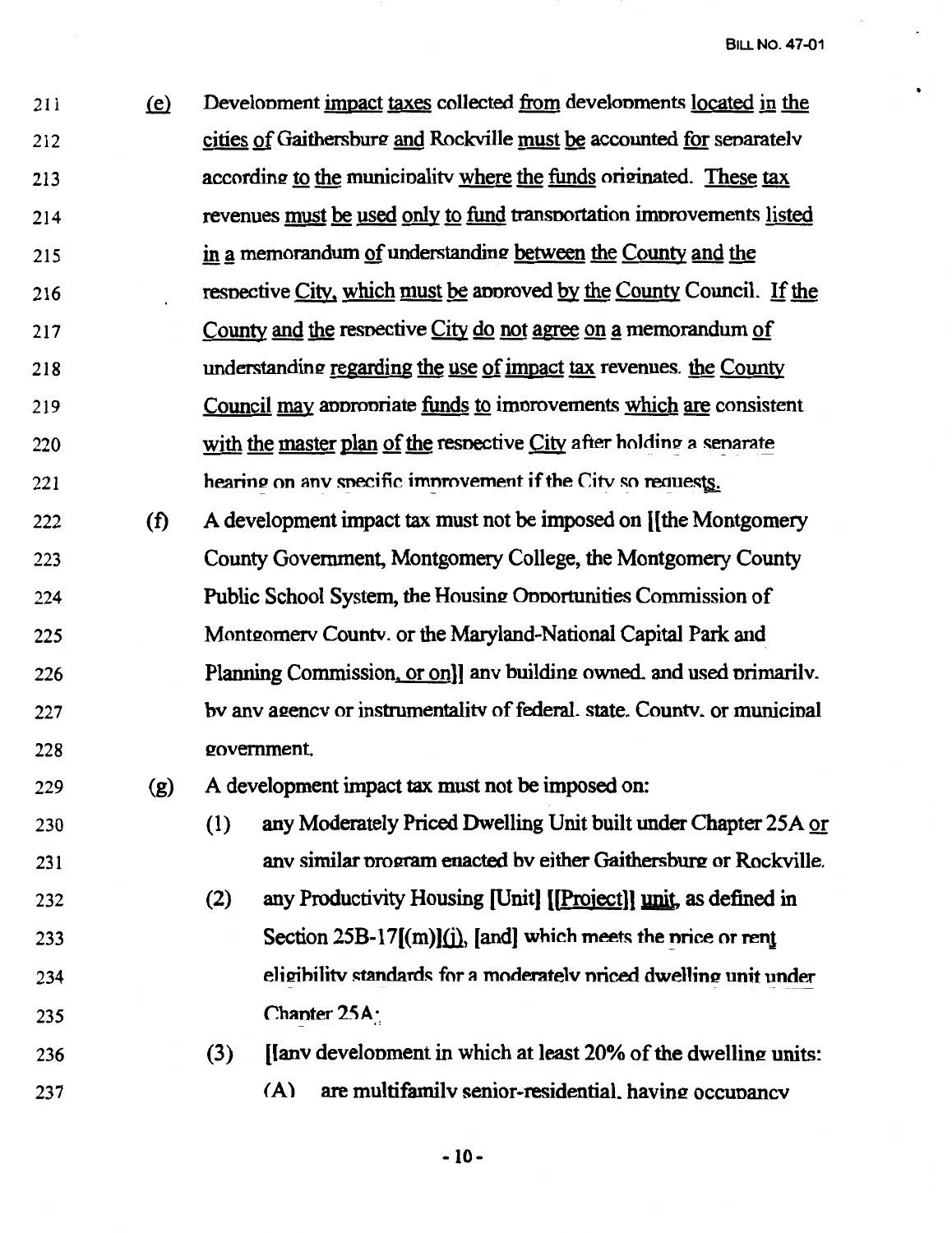| ٠ | 238 |                               | restricted to households who are elderly. disabled. or                   |
|---|-----|-------------------------------|--------------------------------------------------------------------------|
|   | 239 |                               | handicapped. and                                                         |
|   | 240 | (B)                           | for which the price or rent charged for the unit makes the               |
|   | 241 |                               | unit affordable to households earning less than 60% of                   |
|   | 242 |                               | the area median income. adjusted for family size.                        |
|   | 243 |                               | $[[(4)]]$ any other [dwelling unit] development in which at least 20% of |
|   | 244 |                               | the dwelling units are built under a government regulation or            |
|   | 245 |                               | binding agreement that limits for at least 15 years the price or         |
|   | 246 |                               | rent charged for the unit in order to make the unit affordable to        |
|   | 247 |                               | households earning less than [50%] [[60%]] 50% of the area               |
|   | 248 |                               | median income, or 40% of the units are built under a similar             |
|   | 249 |                               | regulation or agreement that makes them affordable to                    |
|   | 250 |                               | households earning less than 60% of the area median income.              |
|   | 251 |                               | adjusted for family size[.];                                             |
|   | 252 |                               | [[(5)]] (4) any Personal Living Ouarters [[facility]] unit built under   |
|   | 253 |                               | Sec. 59-A-6.15. which meets the price or rent eligibility                |
|   | 254 |                               | standards for a moderately priced dwelling unit under Chanter            |
|   | 255 | <u> 25A:</u>                  |                                                                          |
|   | 256 | $\mathfrak{f}(\underline{6})$ | anv Accessory Apartment unit built under Section 59-G-2.00.]             |
|   | 257 |                               | $[(7)]$ (5) any dwelling unit in an Opportunity Housing Project built    |
|   | 258 |                               | under Sections 56-28 through 56-32, which meets the price or             |
|   | 259 |                               | rent eligibility standards for a moderately priced dwelling unit         |
|   | 260 |                               | under Chanter 25A:                                                       |
|   | 261 |                               | [[(8)]] [[(7) any biological research and development or                 |
|   | 262 |                               | manufacturing facility that substantially involves research.             |
|   | 263 |                               | development or manufacturing of:                                         |
|   | 264 | <u>(A)</u>                    | biologically active molecules.                                           |
|   |     |                               |                                                                          |

人名英拉

어느가 있었다.

-11-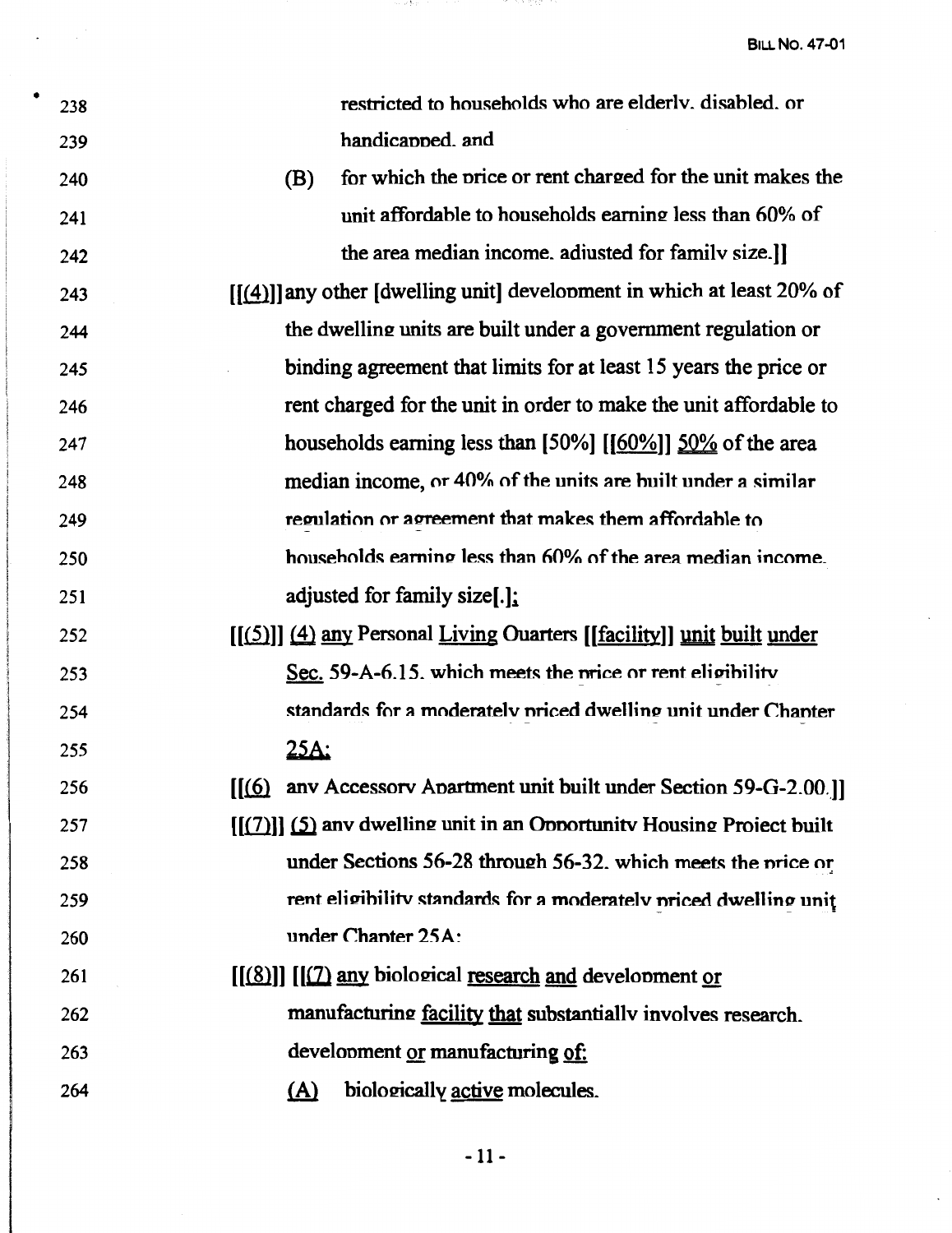$\ddot{\phantom{0}}$ 

 $\bullet$ 

| 265 |          |                            | <u>(B)</u>   | devices that employ or affect biological processes. [[or]]                 |
|-----|----------|----------------------------|--------------|----------------------------------------------------------------------------|
| 266 |          |                            | $\circ$      | devices and software for production or management of                       |
| 267 |          |                            |              | specific biological information. or                                        |
| 268 |          |                            | $\mathbf{D}$ | products or materials that nurify or handle biologically                   |
| 269 |          |                            |              | active products: ]]                                                        |
| 270 |          | $\left[\frac{1}{9}\right]$ |              | any optional method development for which a project plan                   |
| 271 |          |                            |              | approval. or equivalent approval in Gaithersburg or Rockville.             |
| 272 |          |                            |              | has been issued prior to the effective date of this act and for            |
| 273 |          |                            |              | which a building permit is issued within 2 years of the effective          |
| 274 |          |                            |              | date of this act.]]                                                        |
| 275 |          |                            |              | $[[(10)]$ anv standard method development for which subdivision            |
| 276 |          |                            |              | approval. or equivalent approval in Gaithersburg or Rockville.             |
| 277 |          |                            |              | has been issued prior to the effective date of this act and for            |
| 278 |          |                            |              | which a building permit is issued within 2 years of the effective          |
| 279 |          |                            |              | date of this act ]] and                                                    |
| 280 |          |                            |              | $[(11)]$ (6) any development located in an enterprise zone designated      |
| 281 |          |                            |              | by the State [[of Marvland]].                                              |
| 282 | $\Omega$ |                            |              | The develonment imnact tax does not annly to:                              |
| 283 |          |                            |              | (1) any reconstruction or alteration of an existing building or part of    |
| 284 |          |                            |              | a building that does not increase the gross floor area of the              |
| 285 |          |                            |              | building: and                                                              |
| 286 |          | $\Omega$                   |              | any building that replaces an existing building on the same site to        |
| 287 |          |                            |              | the extent of the gross floor area of the previous building, if            |
| 288 |          |                            |              | construction begins within one vear after demolition or                    |
| 289 |          |                            |              | destruction of the previous building was substantially completed.          |
| 290 |          |                            |              | However, if in either case the development impact tax due on the new.      |
| 291 |          |                            |              | reconstructed. or altered building is greater than the tax that would have |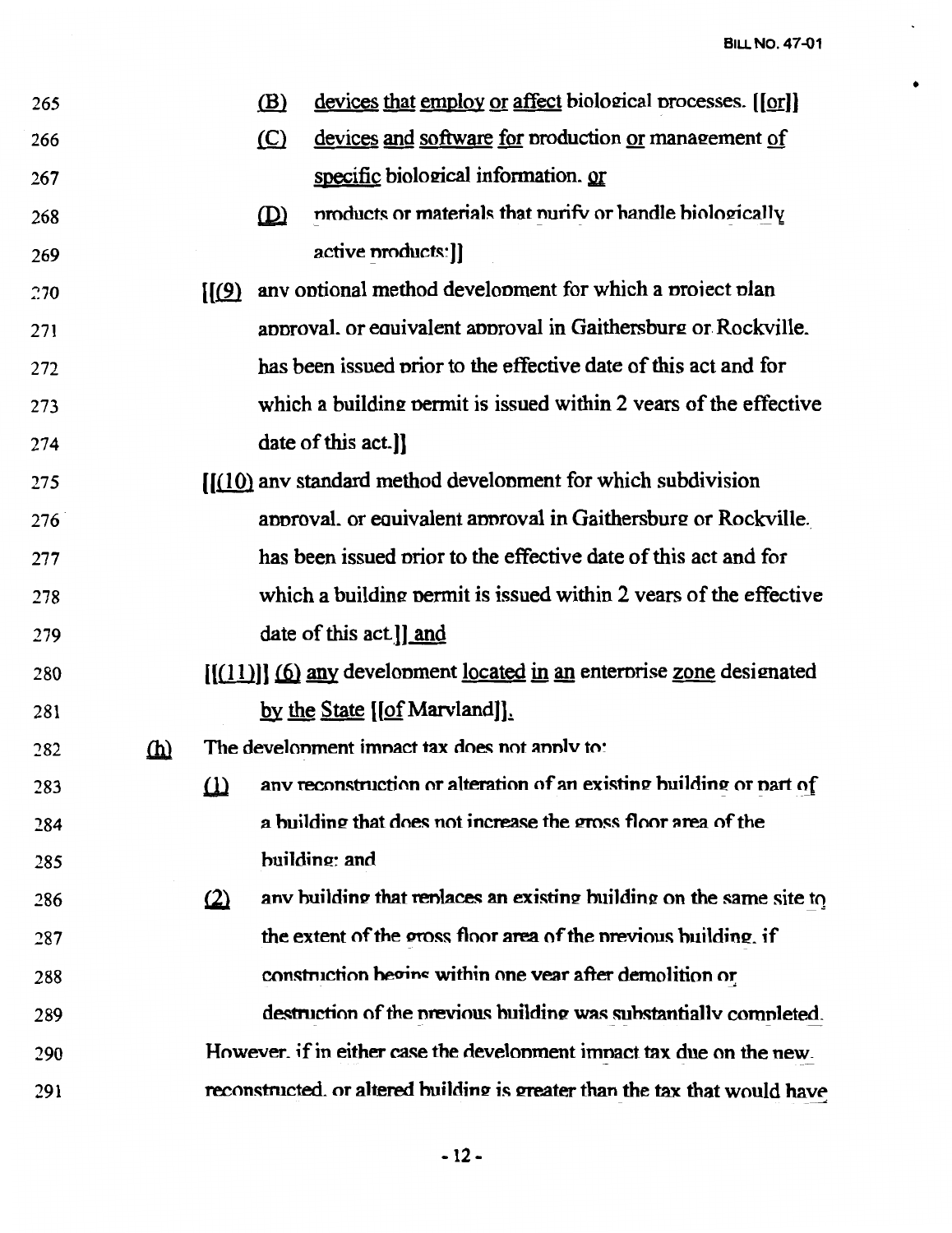| ٠ | 292 |            |     | been due on the previous building if it were taxed at the same time, the |
|---|-----|------------|-----|--------------------------------------------------------------------------|
|   | 293 |            |     | annlicant must nav the difference between those amounts.                 |
|   | 294 | 52-50.     |     | Collection of development impact taxes.                                  |
|   | 295 | (a)        |     | The Department of Permitting Services must determine the amount of       |
|   | 296 |            |     | the applicable development impact tax.                                   |
|   | 297 | (b)        |     | Applicants for building permits for development [in an impact tax        |
|   | 298 |            |     | district] that is not exempt from the development impact tax must        |
|   | 299 |            |     | supply to the Department of Permitting Services for each requested       |
|   | 300 |            |     | building permit:                                                         |
|   | 301 |            | (1) | The number and type of dwelling units for residential                    |
|   | 302 |            |     | development; and                                                         |
|   | 303 |            | (2) | The gross floor area and type of development for nonresidential          |
|   | 304 |            |     | development.                                                             |
|   | 305 |            |     | The applicant must submit for inspection relevant support                |
|   | 306 |            |     | documentation as the Department requires.                                |
|   | 307 | (c)        |     | The Department of Permitting Services must not issue a building permit   |
|   | 308 |            |     | for development (in an impact tax district) that is not exempt from the  |
|   | 309 |            |     | development impact tax unless:                                           |
|   | 310 |            |     | (1) the applicant has paid the applicable development impact tax;        |
|   | 311 |            | (2) | the applicant is entitled to a credit under Section 52-55 in the         |
|   | 312 |            |     | amount of the applicable development impact tax; or                      |
|   | 313 |            | (3) | an appeal has been taken and a bond or other surety posted under         |
|   | 314 |            |     | Section 52-56.                                                           |
|   | 315 | <u>(d)</u> |     | When a person applies to a municipality in the County for a building     |
|   | 316 |            |     | permit for a building or dwelling unit, the applicant must show that all |
|   | 317 |            |     | payments due under this Section with respect to the building or unit     |
|   | 318 |            |     | have been paid. The Director of Finance must promptly refund any         |

屎

 $\label{eq:2} \frac{1}{\sqrt{2}}\left(\frac{1}{\sqrt{2}}\right)^{2} \left(\frac{1}{\sqrt{2}}\right)^{2} \left(\frac{1}{\sqrt{2}}\right)^{2} \left(\frac{1}{\sqrt{2}}\right)^{2} \left(\frac{1}{\sqrt{2}}\right)^{2} \left(\frac{1}{\sqrt{2}}\right)^{2} \left(\frac{1}{\sqrt{2}}\right)^{2} \left(\frac{1}{\sqrt{2}}\right)^{2} \left(\frac{1}{\sqrt{2}}\right)^{2} \left(\frac{1}{\sqrt{2}}\right)^{2} \left(\frac{1}{\sqrt{2}}\right)^{2} \left(\frac{$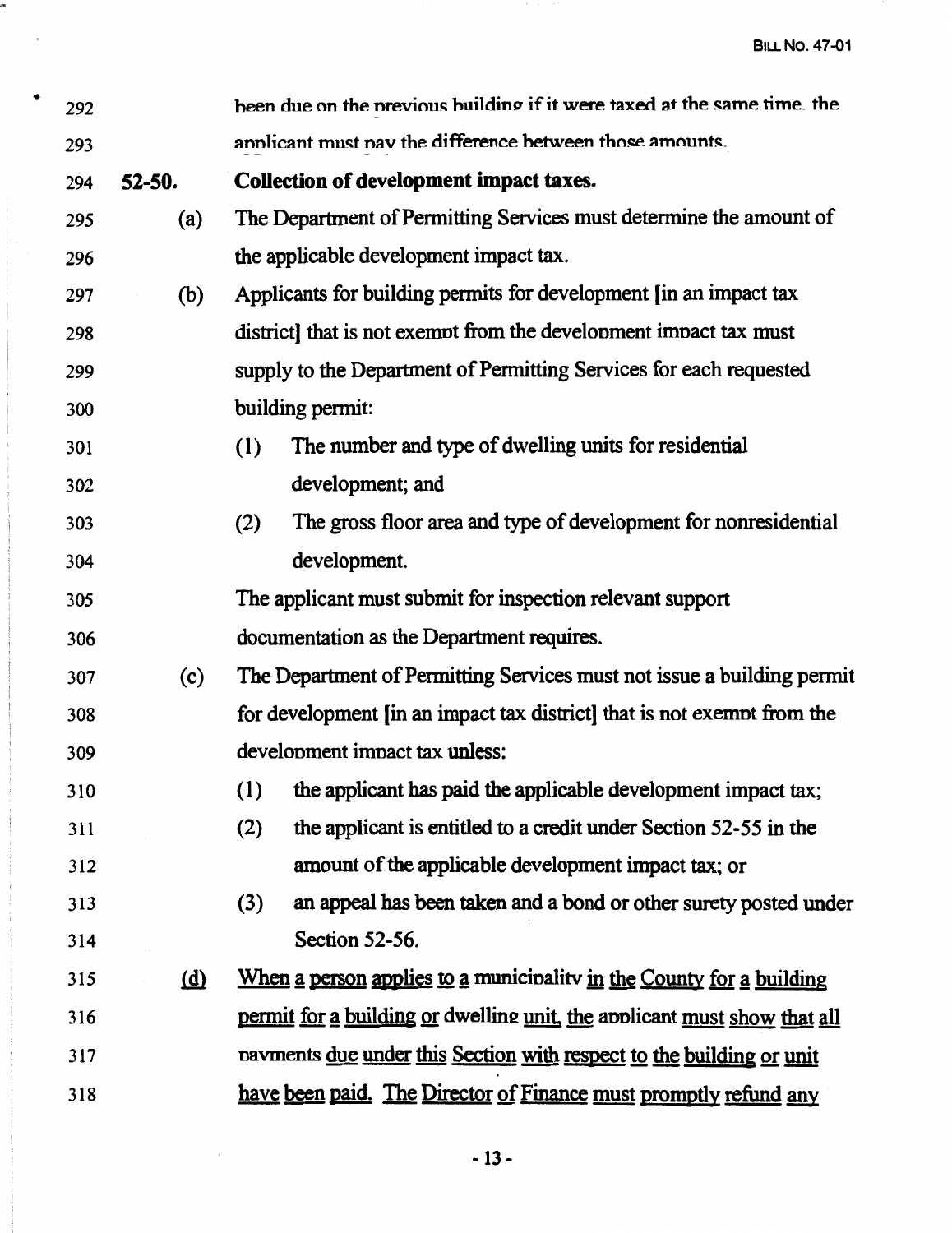$-$ 

 $\bullet$ 

 $\frac{1}{2}$ 

 $\hat{\boldsymbol{\beta}}$ 

| 319 |                        |     | payment made for any building or part of a building for which a                   |
|-----|------------------------|-----|-----------------------------------------------------------------------------------|
| 320 |                        |     | building permit is not issued by the municipality.                                |
| 321 |                        |     | $[(d)](e)$ Nothing in this Article changes or supercedes any other requirement of |
| 322 |                        |     | City. County, state or federal law that may apply to the development,             |
| 323 |                        |     | including County zoning and subdivision regulations that may impose               |
| 324 |                        |     | on-site and off-site transportation improvement requirements and local            |
| 325 |                        |     | area review requirements implemented by the [[Maryland-National]                  |
| 326 |                        |     | Capital Park and [] Planning Board [[Commission]].                                |
| 327 | $[(e)](\underline{f})$ |     |                                                                                   |
| 328 | $\mathbb{Q}[(f)]$      |     |                                                                                   |
| 329 | $[(g)](\underline{h})$ |     |                                                                                   |
| 330 | [(h)](i)               |     |                                                                                   |
| 331 | $\Xi$ [(i)] $\Xi$      |     |                                                                                   |
| 332 | [(j)](k)               |     |                                                                                   |
| 333 | 52-51.                 |     | Calculation of development impact tax.                                            |
| 334 | (a)                    |     | The Department of Permitting Services must calculate the amount of the            |
| 335 |                        |     | applicable development impact tax due for each building permit by:                |
| 336 |                        | (1) | determining the applicable impact tax district and whether the                    |
| 337 |                        |     | nermit is for develonment that is exemnt from the tax under                       |
| 338 |                        |     | Section 52-49(f);                                                                 |
| 339 |                        | (2) | verifying the number and type of dwelling units and the gross                     |
| 340 |                        |     | floor area and type of nonresidential development for which                       |
| 341 |                        |     | each building permit is sought;                                                   |
| 342 |                        | (3) | determining the applicable [[per-unit development impact]] tax                    |
| 343 |                        |     | under Section 52-57; and                                                          |
| 344 |                        | (4) | multiplying the applicable [[per-unit development impact]] tax                    |
| 345 |                        |     | by:                                                                               |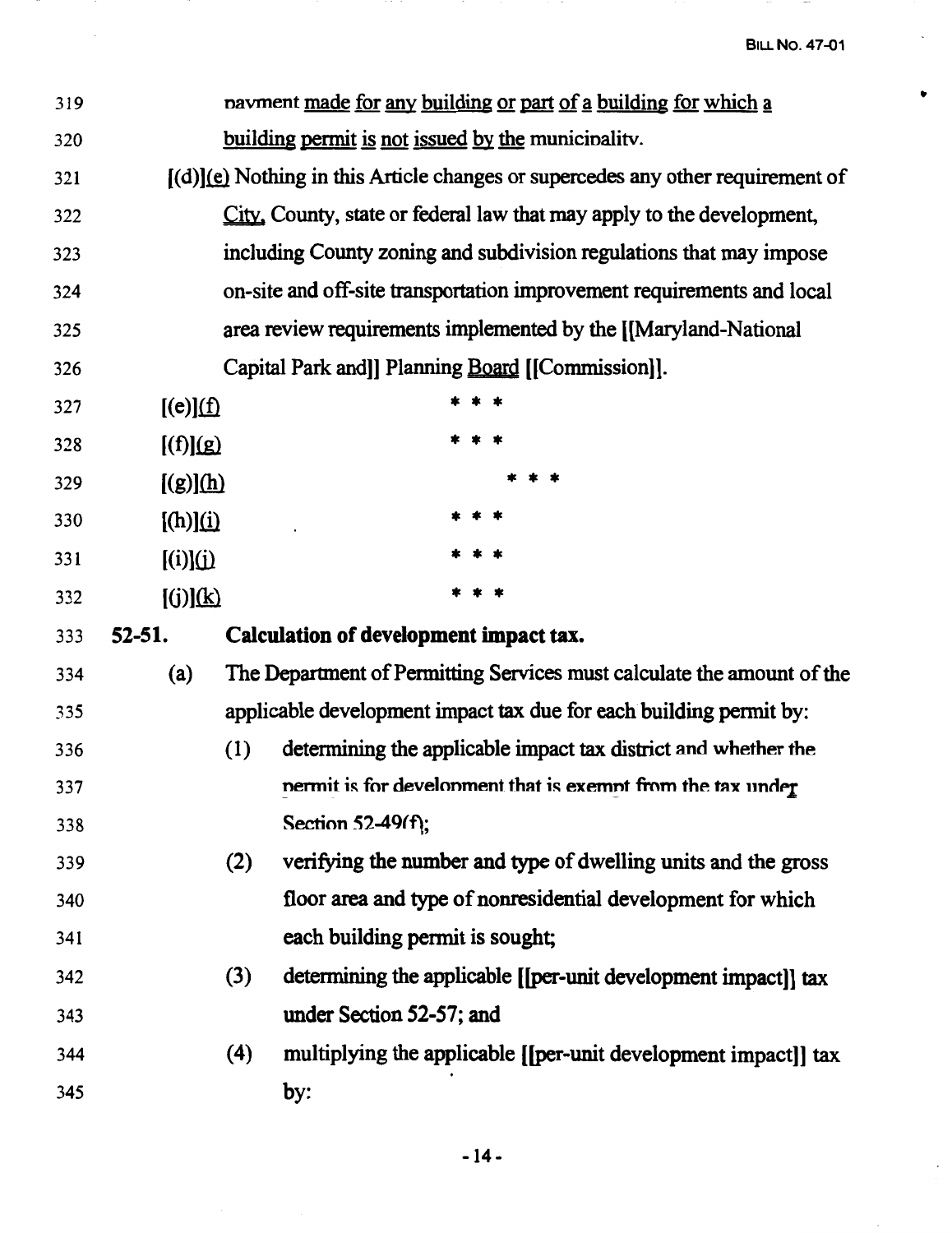$\hat{\mathcal{A}}$ 

| ٠ | 346 |     | the appropriate number of dwelling units; and<br>(A)                          |
|---|-----|-----|-------------------------------------------------------------------------------|
|   | 347 |     | the gross floor area of nonresidential development [divided]<br>(B)           |
|   | 348 |     | by 1000].                                                                     |
|   | 349 | (b) | If the development for which a building permit is sought contains a mix       |
|   | 350 |     | of uses, the Department [[of Permitting Services]] must separately            |
|   | 351 |     | calculate the development impact tax due for each type of development.        |
|   | 352 | (c) | If the type of proposed development cannot be categorized under               |
|   | 353 |     | [[Sections]] the definitions of nonresidential and residential in Section     |
|   | 354 |     | 52-47 $[(r)$ and $[(w)]$ $(y)]$ , the Department $[(of Permitting Services)]$ |
|   | 355 |     | must use the rate assigned to the type of development which generates         |
|   | 356 |     | the most similar traffic impact characteristics.                              |
|   | 357 | (d) | The Department [[of Permitting Services]] must calculate the amount of        |
|   | 358 |     | the development impact tax due under this Article in effect when the          |
|   | 359 |     | building permit application is submitted to the Department, or before a       |
|   | 360 |     | building permit is issued by a municipality.                                  |
|   | 361 | (e) | A building permit application. or if the property is located in a             |
|   | 362 |     | municipality with authority to issue building permits, a request to           |
|   | 363 |     | determine the amount of the impact tax, must be resubmitted to the            |
|   | 364 |     | Department [[of Permitting Services]] if the applicant changes the            |
|   | 365 |     | project by:                                                                   |
|   | 366 |     | (1)<br>increasing the number of dwelling units;                               |
|   | 367 |     | (2)<br>increasing the gross floor area of nonresidential development; or      |
|   | 368 |     | (3)<br>changing the type of development so that the development impact        |
|   | 369 |     | tax would be increased.                                                       |
|   | 370 |     | The Department must recalculate the development impact tax based on           |
|   | 371 |     | the plans contained in the resubmitted building permit application.           |
|   |     |     |                                                                               |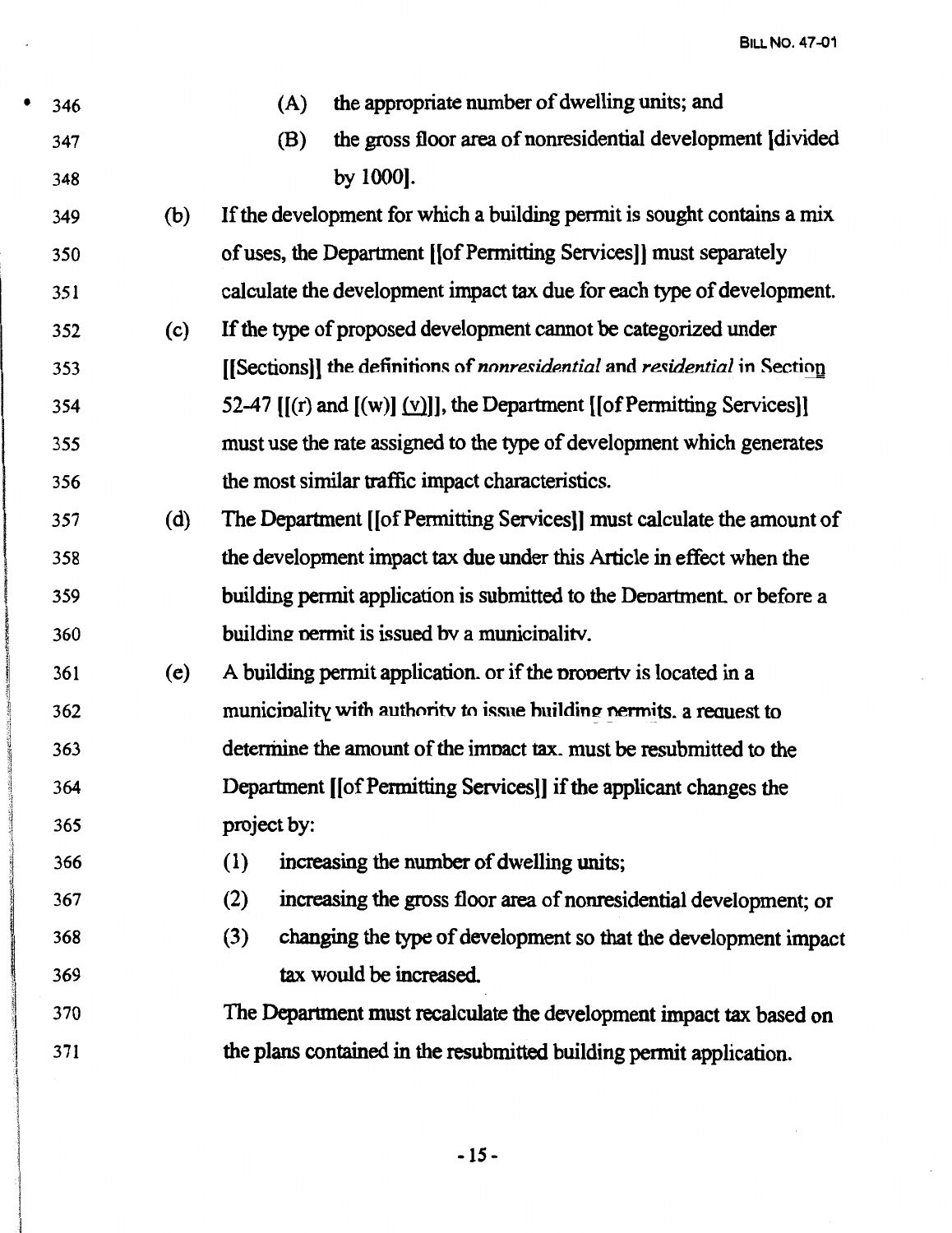**Bill No. 47-01** 

| 372 | $52 - 52$ | [Biennial recalculation of development impact tax.] [[Reserved]] |  |
|-----|-----------|------------------------------------------------------------------|--|
|-----|-----------|------------------------------------------------------------------|--|

#### 373 Annual renort.

| 374 | The County Executive must submit a report to the Council on the development |
|-----|-----------------------------------------------------------------------------|
| 375 | impact tax not later than April 1 of each year. The report must include:    |

- a summary of the revenue collected from the tax in the previous  $(a)$ 376 calendar vear in each imnact tax district: 377
- $(b)$ a list of each building exempted from the tax during the previous 378 calendar year under Section  $52-49(e)$  or taxed at a rate of \$0 under 379 Section 52-57, and the tax that otherwise would have been naid for that 380 building: and 381
- 382  $(c)$ any other information that the Executive finds relevant.
- $I(a)$ Before July 1, 1988, and at least every 2 years thereafter, the County 383 384 Executive must prepare a report to the County Council on development 385 impact taxes. The report must contain recommendations on:
- the methodology for establishing and the data in support of the 386  $(1)$ per-unit development impact taxes; 387
- 388  $(2)$ the impact tax district transportation program; and
- the alteration or addition of impact tax districts. 389  $(3)$
- After receipt of the report prepared by the County Executive, the per- $(b)$ 390 unit development impact tax imposed for each impact tax district, must 391 be reviewed, recalculated if necessary, and, after a public hearing, 392 393 readopted by the County Council. Until the County Council takes action, the development impact taxes remain in effect. The County 394 395 Council may amend the tax schedule at any time if a master plan revision is adopted that significantly alters the development buildout or 396 397 transportation program in an impact tax district.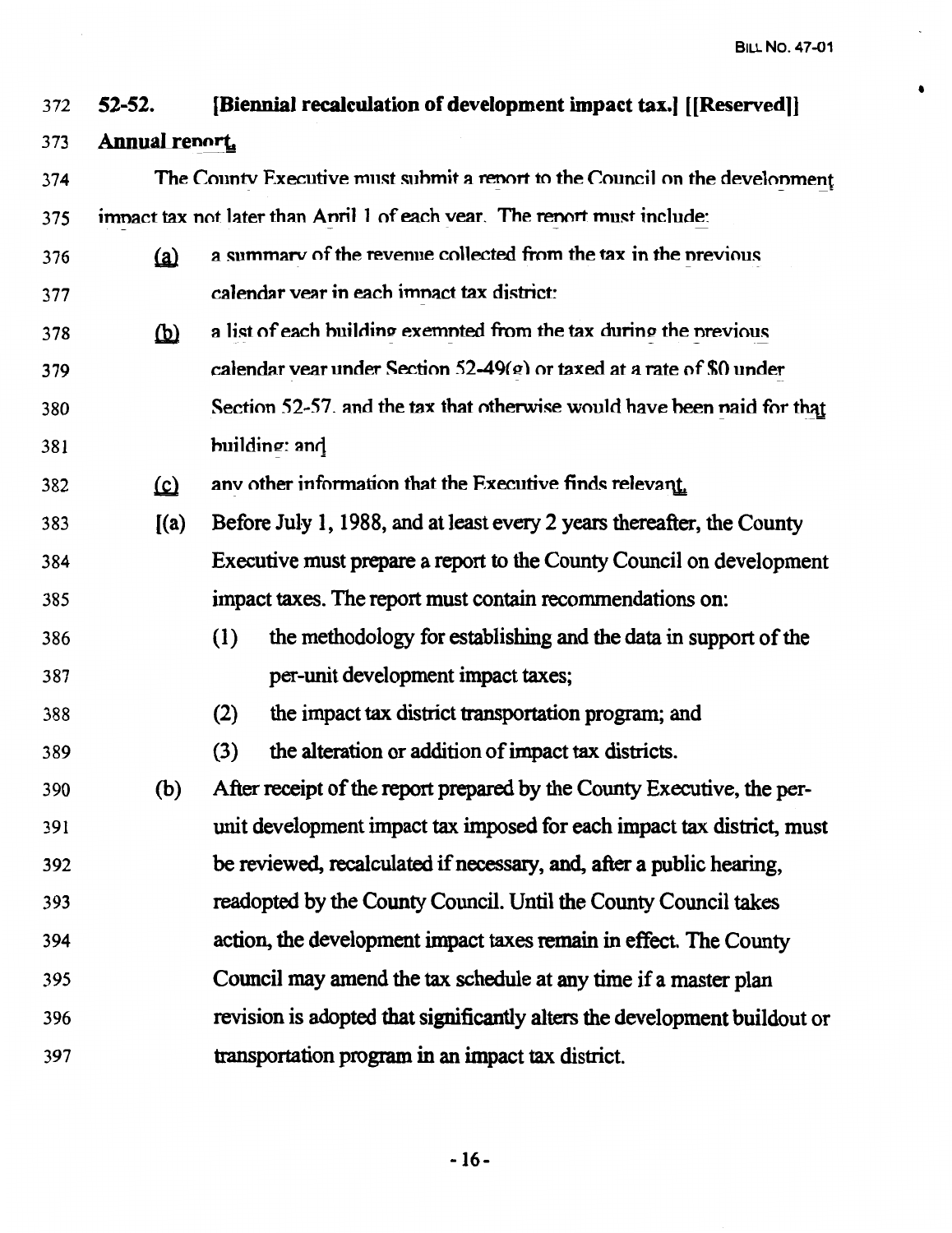| 398 | (c)        | In the impact tax recalculation process, the County Council must          |  |
|-----|------------|---------------------------------------------------------------------------|--|
| 399 |            | consider the following factors:                                           |  |
| 400 |            | inflation as measured by changes in a construction cost index<br>(1)      |  |
| 401 |            | used by the Department of Public Works and Transportation;                |  |
| 402 |            | changes in the design, engineering, location, right-of-way, or<br>(2)     |  |
| 403 |            | other elements of the highways listed in the impact tax district          |  |
| 404 |            | transportation program;                                                   |  |
| 405 |            | a revision to the master plan for an impact tax district;<br>(3)          |  |
| 406 |            | changes in the anticipated land uses projected for an impact tax<br>(4)   |  |
| 407 |            | district; and                                                             |  |
| 408 |            | changes in the methodology and the data by which the per-unit<br>(5)      |  |
| 409 |            | development impact tax is calculated.                                     |  |
| 410 | $52 - 53.$ | Restrictions on use and accounting of development impact tax              |  |
| 411 | funds.     |                                                                           |  |
|     |            |                                                                           |  |
| 412 | (a)        | The funds collected by [[reason of establishment of]] the development     |  |
| 413 |            | impact tax must be used solely for the purpose of funding the impact tax  |  |
| 414 |            | district transportation program in the impact tax district from which the |  |
| 415 |            | development impact tax was collected and in the County district to        |  |
| 416 |            | fund County or municinal transportation improvements of the types         |  |
| 417 |            | listed in Section 52-58 located anywhere in the County. In any fiscal     |  |
| 418 |            | vear. development impact tax funds may be spent only to the extent that   |  |
| 419 |            | the annual average amount of funds from other County or city sources      |  |
| 420 |            | spent for transportation improvements listed in Section 52-58 during the  |  |
| 421 |            | 3 previous fiscal vears exceeds \$12 million.                             |  |
| 422 | (b)        | Upon receipt of development impact taxes, the Department of               |  |
| 423 |            | Permitting Services must transfer the taxes to the Department of          |  |
| 424 |            | Finance for crediting to the appropriate account                          |  |

l,

-17 -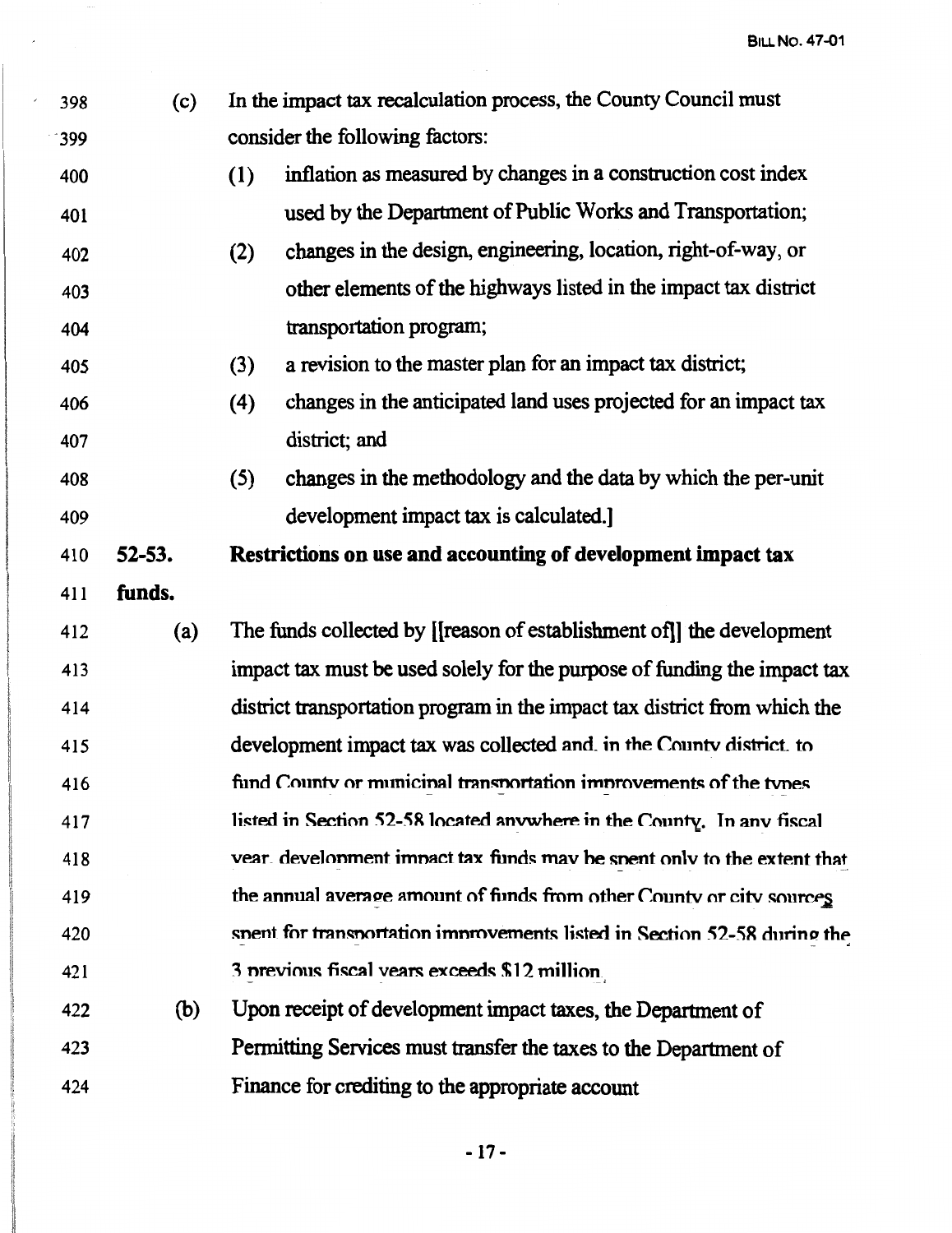425 (c) The Department of Finance must establish separate accounts for each 426 **impact tax district, the City of Gaithersbure, and the City of Rockville.** 427 428 429 430 431 432 and must maintain records for each account so that development impact tax funds collected can be segregated by (the impact tax district of origin] each of these areas. (The following accounts must be initially established: (I) Gennantown; (2) Eastern Montgomery County.] 433 (d) The Department of Finance must maintain and keep adequate financial 434 435 436 437 438 439 440 441 records for each account that must: ( 1) Show the source and disbursement of all revenues; (2) Account for all monies received; and {3) Ensure that the disbursement of funds from each account is used exclusively for the financing of the transportation improvements listed in II the applicable impact tax district transportation program]] Section 52-58. • • • 442 (g) Development impact taxes must be disbursed from an account only for 443 the pwposes for which the [(development impact]] tax has been 444 445 446 imposed, including reimbursement to the County or Gaithersbure: or Rockville of advances made for these purposes from other available funds. 447 (h) Development impact tax funds collected from a project in a Metro 448 Station Policy Area, as defined hY the Annual Growth Policy, under the 449 450 451 Alternative Review Procedure for Metro Station Policy Areas, must be used for impact transnortation imnrovements located in the same Metro Station Policy Area, or in an adjacent Planning Policy Area.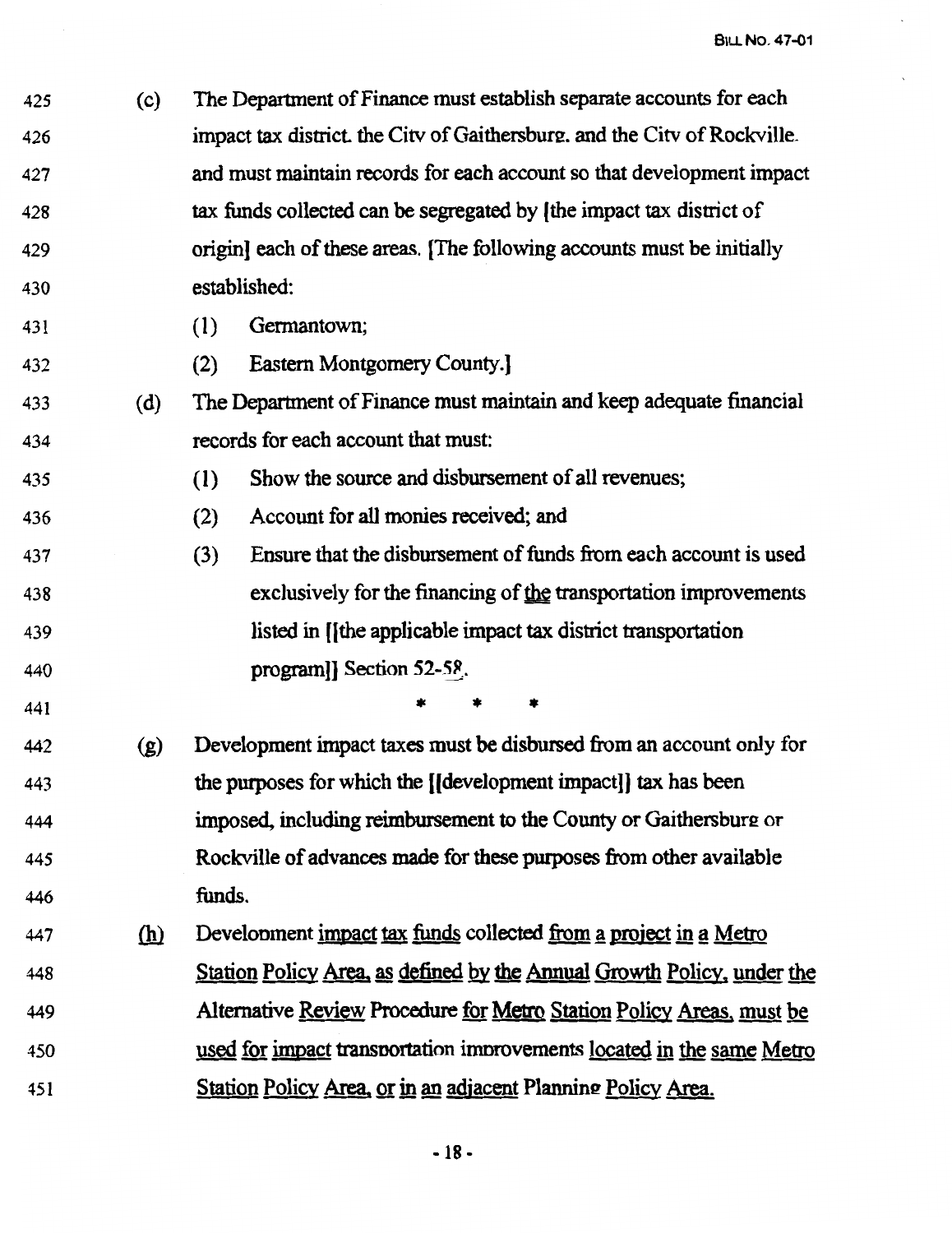| 452 | $52 - 54.$ | Refunds.                                                                   |
|-----|------------|----------------------------------------------------------------------------|
| 453 | (a)        | Any person who has paid a development impact tax may apply for a           |
| 454 |            | refund of the tax if:                                                      |
| 455 |            | The county has [failed to provide impact highways in the<br>(1)            |
| 456 |            | applicable impact tax district in accordance with the applicable           |
| 457 |            | current impact tax district transportation program] not                    |
| 458 |            | appropriated the funds for impact transportation improvements of           |
| 459 |            | the types listed in Section 52-58. or otherwise formally                   |
| 460 |            | designated a specific improvement of a type listed in Section 52-          |
| 461 |            | 58 to receive funds, by the end of the sixth fiscal vear after the tax     |
| 462 |            | is collected;                                                              |
| 463 |            | The building permit has been revoked or has lapsed because of<br>(2)       |
| 464 |            | noncommencement of construction;                                           |
| 465 |            | (3)<br>The project has been physically altered, resulting in a decrease in |
| 466 |            | the amount of the development impact tax due; or                           |
| 467 |            | (4)<br>A declaration encumbering the property for which the                |
| 468 |            | development impact tax has been paid has been recorded in the              |
| 469 |            | County land records as required under Section 14-17(c) and the             |
| 470 |            | applicant is entitled to a credit under Section 52-55(d).                  |
| 471 |            |                                                                            |
| 472 | (d)        | The Director of Permitting Services must investigate each claim and        |
| 473 |            | hold a hearing at the request of the petitioner. Within 3 months after     |
| 474 |            | receiving a petition for refund, the Director of Permitting Services must  |
| 475 |            | provide the petitioner, in writing, with a decision on the refund request. |
| 476 |            | The decision must include the reasons for the decisions, including, as     |
| 477 |            | appropriate, a determination of whether impact [highways have been         |
| 478 |            | provided in the applicable impact tax district transportation program]     |

./

-19-

 $\ddot{\phantom{a}}$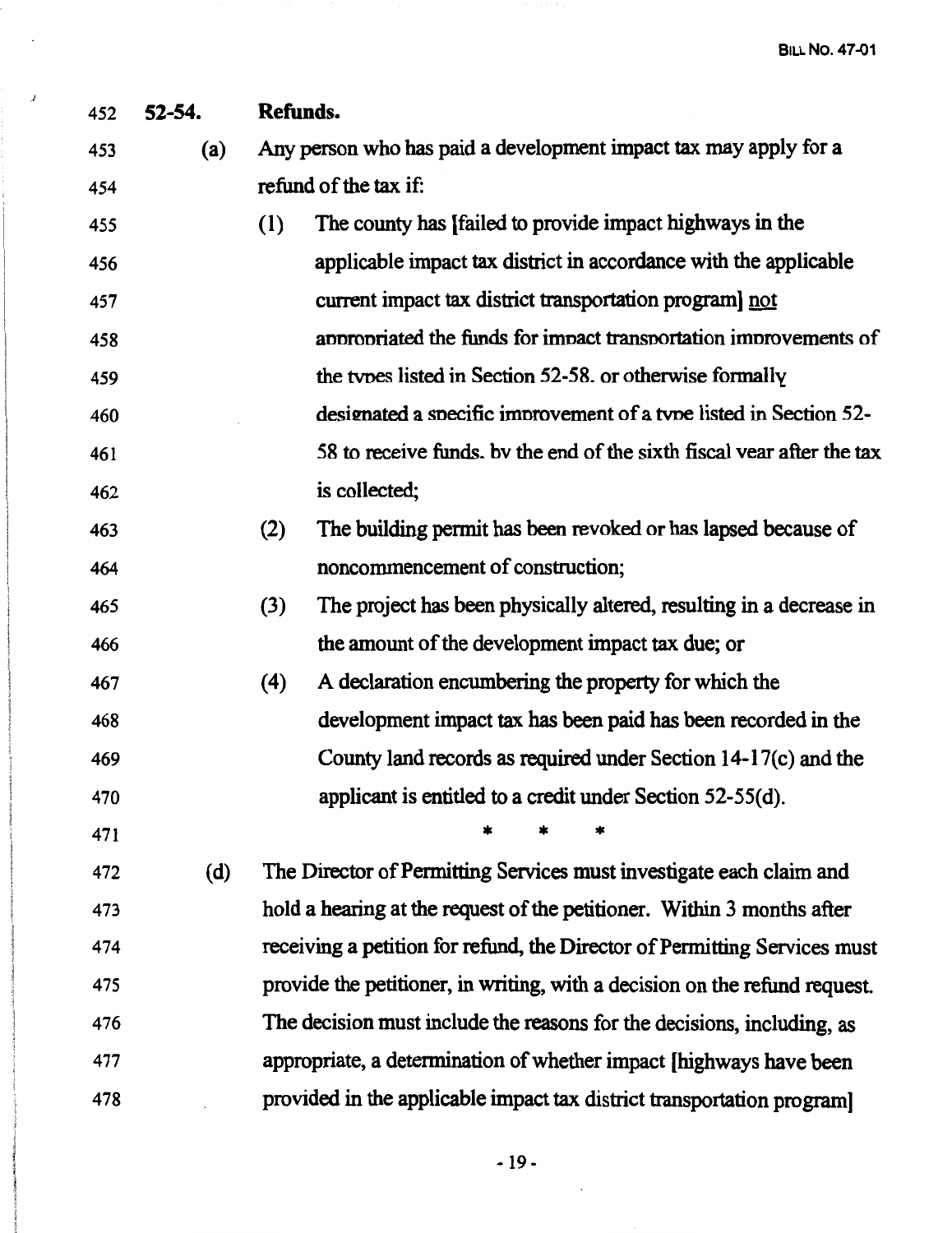$\overline{a}$ 

 $\bar{\mathbf{C}}$ 

| 479 |            | tax funds collected from the petitioner. calculated on a first-in-first-out  |
|-----|------------|------------------------------------------------------------------------------|
| 480 |            | basis. have been appropriated or otherwise formally designated for           |
| 481 |            | impact transportation improvements of the types listed in Section 52-58      |
| 482 |            | within six fiscal vears. If a refund is due the petitioner, the Director of  |
| 483 |            | Permitting Services must notify the Department of Finance [and request       |
| 484 |            | that a refund payment be made to the petitioner and if the property is       |
| 485 |            | located in Gaithersburg or Rockville, the finance director of that city.     |
| 486 | (e)        | The Department of Finance must not pay a refund unless the petitioner        |
| 487 |            | has paid all other state, county, or municipal taxes, fees, or charges that  |
| 488 |            | the Department is responsible for collecting.                                |
| 489 | (f)        | The petitioner may appeal the determination of the Director of               |
| 490 |            | Permitting Services in accordance with Article 24, Title 9, of the           |
| 491 |            | Maryland Code or any successor law.                                          |
| 492 | $52 - 55.$ | <b>Credits.</b>                                                              |
| 493 | (a)        | A property owner is entitled to a credit if the owner, before [July 29,      |
| 494 |            | 1986] [(effective date of act)]] July 1. 2002, entered into a participation  |
| 495 |            | agreement or a similar agreement with the state or a municipality, the       |
| 496 |            | purpose of which was to provide additional [staging ceiling]                 |
| 497 |            | transportation capacity [in an impact tax district]. A property owner is     |
| 498 |            | also entitled to a credit if the owner receives approval before [[(effective |
| 499 |            | date of act)]] July 1. 2002. of a subdivision plan. development plan. or     |
| 500 |            | $\frac{1}{2}$ [[instrument]] development approval by the County or a         |
| 501 |            | municinality that requires the owner to build or contribute to a             |
| 502 |            | transportation improvement that provides additional transportation           |
| 503 |            | capacity. The Department of Public Works and Transportation must             |
| 504 |            | calculate the credit. The credit must equal the amount of any charge         |
| 505 |            | paid under the participation agreement. The Department may give              |
|     |            |                                                                              |

-20-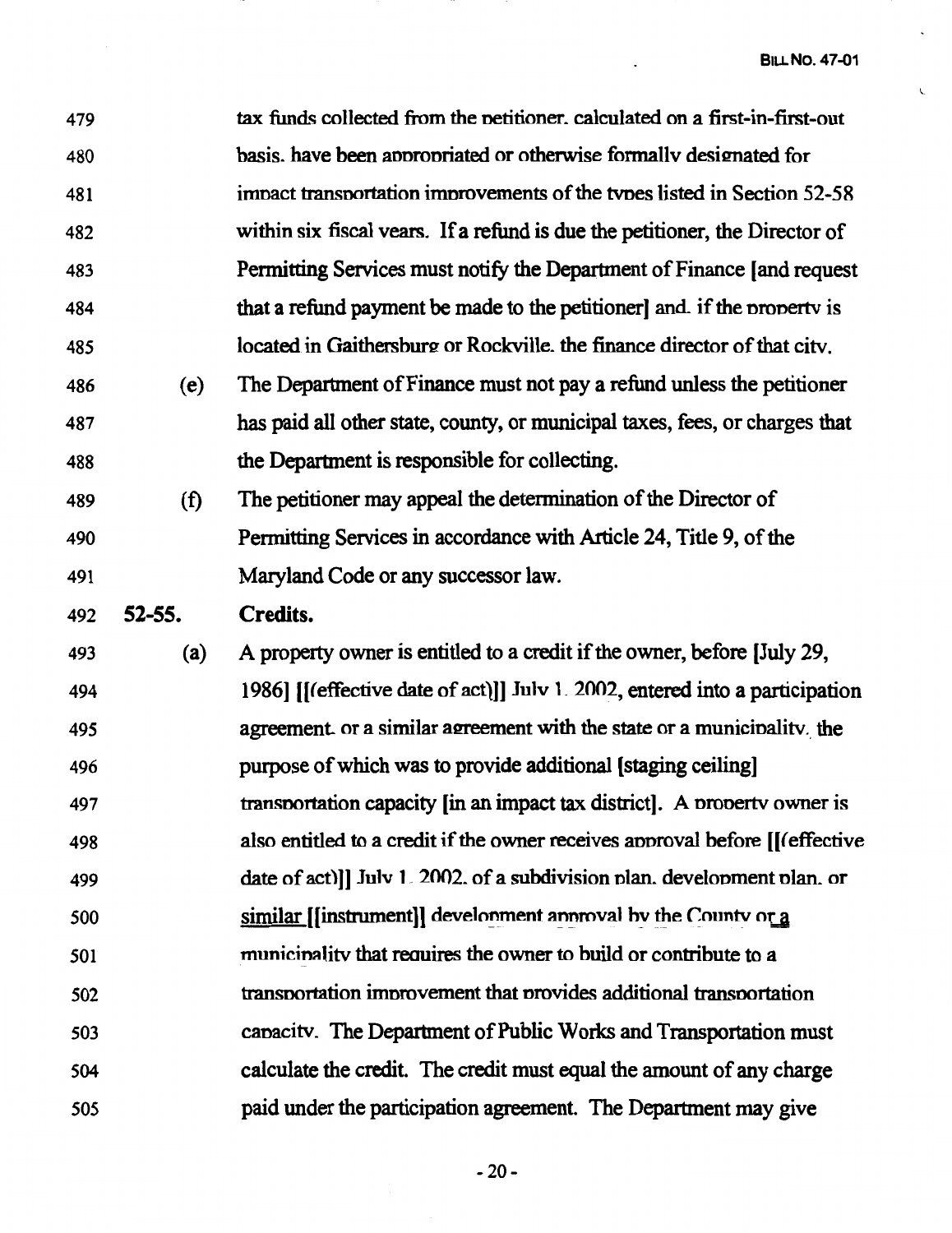$\hat{\mathcal{L}}$ 

| 506 |     |     |     | credit only for building permit applications for development on the site |
|-----|-----|-----|-----|--------------------------------------------------------------------------|
| 507 |     |     |     | covered by the participation agreement. The Department must not give a   |
| 508 |     |     |     | refund for a credit earned under this subsection.                        |
| 509 | (b) |     |     | A property owner [may construct] must receive a credit for constructing  |
| 510 |     |     |     | or contributing to an improvement of the type listed in [the impact tax  |
| 511 |     |     |     | district transportation program Section 52-58 if the improvement         |
| 512 |     |     |     | reduces traffic demand or provides additional transportation capacity.   |
| 513 |     |     |     | [Construction of the improvement, however, must be in addition to all    |
| 514 |     |     |     | other on-site transportation improvements required by the County or the  |
| 515 |     |     |     | Planning Board as a condition of subdivision, site plan, or other        |
| 516 |     |     |     | development approval.]                                                   |
| 517 |     | (1) |     | If the property owner elects to make the improvement, the owner          |
| 518 |     |     |     | must enter into an agreement with a municipality or the County,          |
| 519 |     |     |     | or receive a develonment annroval hased on making the                    |
| 520 |     |     |     | improvement before any building permit is issued. The                    |
| 521 |     |     |     | agreement or develonment annroval must contain:                          |
| 522 |     |     | (A) | the estimated cost of the improvement, if known then.                    |
| 523 |     |     | (B) | the dates or triggering actions [for initiating and                      |
| 524 |     |     |     | completing] to start and if known then. finish the                       |
| 525 |     |     |     | improvement,                                                             |
| 526 |     |     | (C) | a requirement that the property owner complete the                       |
| 527 |     |     |     | improvement according to applicable municipal or County                  |
| 528 |     |     |     | standards, and                                                           |
| 529 |     |     | (D) | such other terms and conditions as the municipality or                   |
| 530 |     |     |     | County finds necessary.                                                  |
| 531 |     | (2) |     | The [Director of the] Department of Public Works and                     |
| 532 |     |     |     | Transportation must:                                                     |

 $\gamma\gamma$  ,  $\gamma_1\ll\gamma$  for  $\gamma$ 

 $\sim$   $\sim$ 

-21-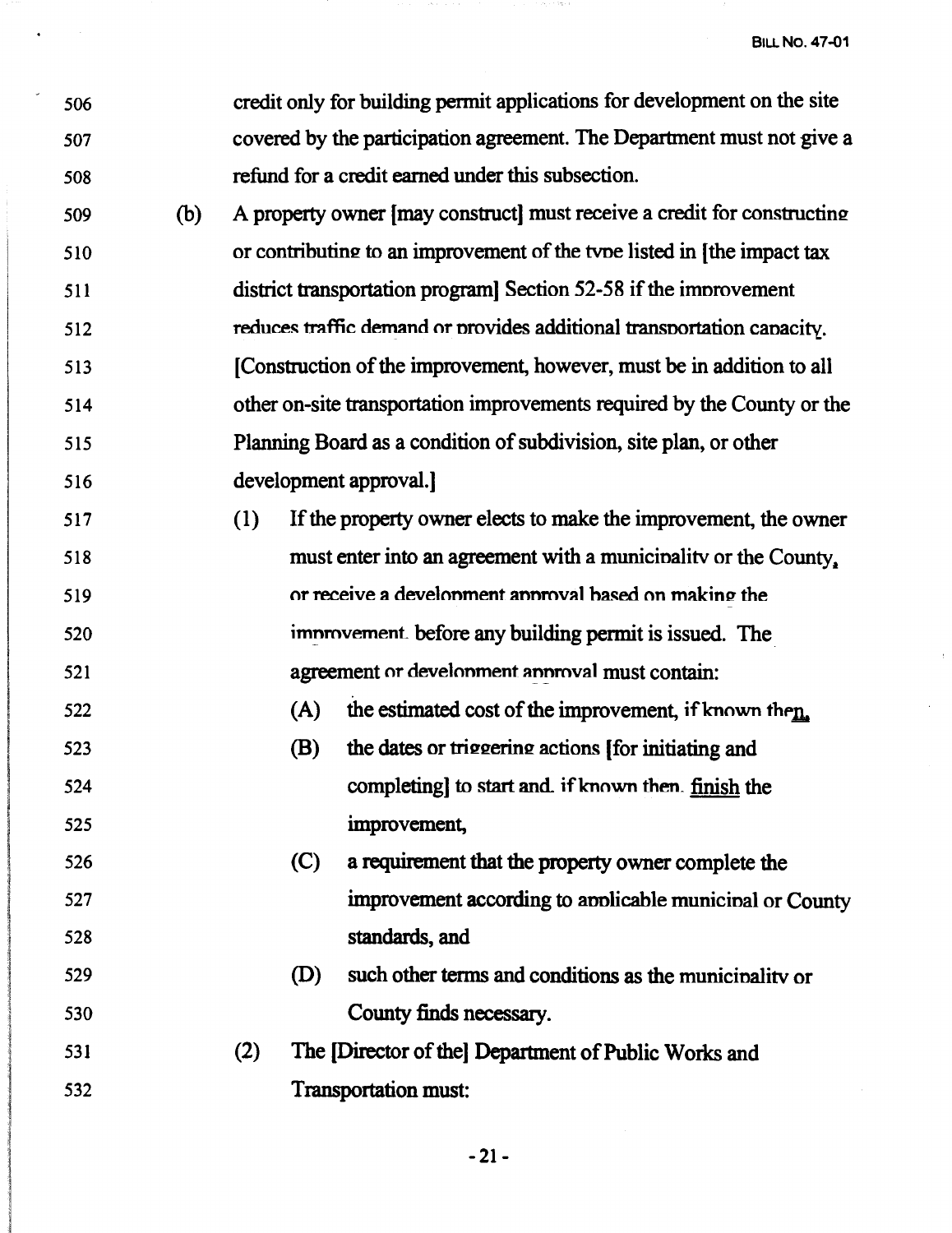

-22-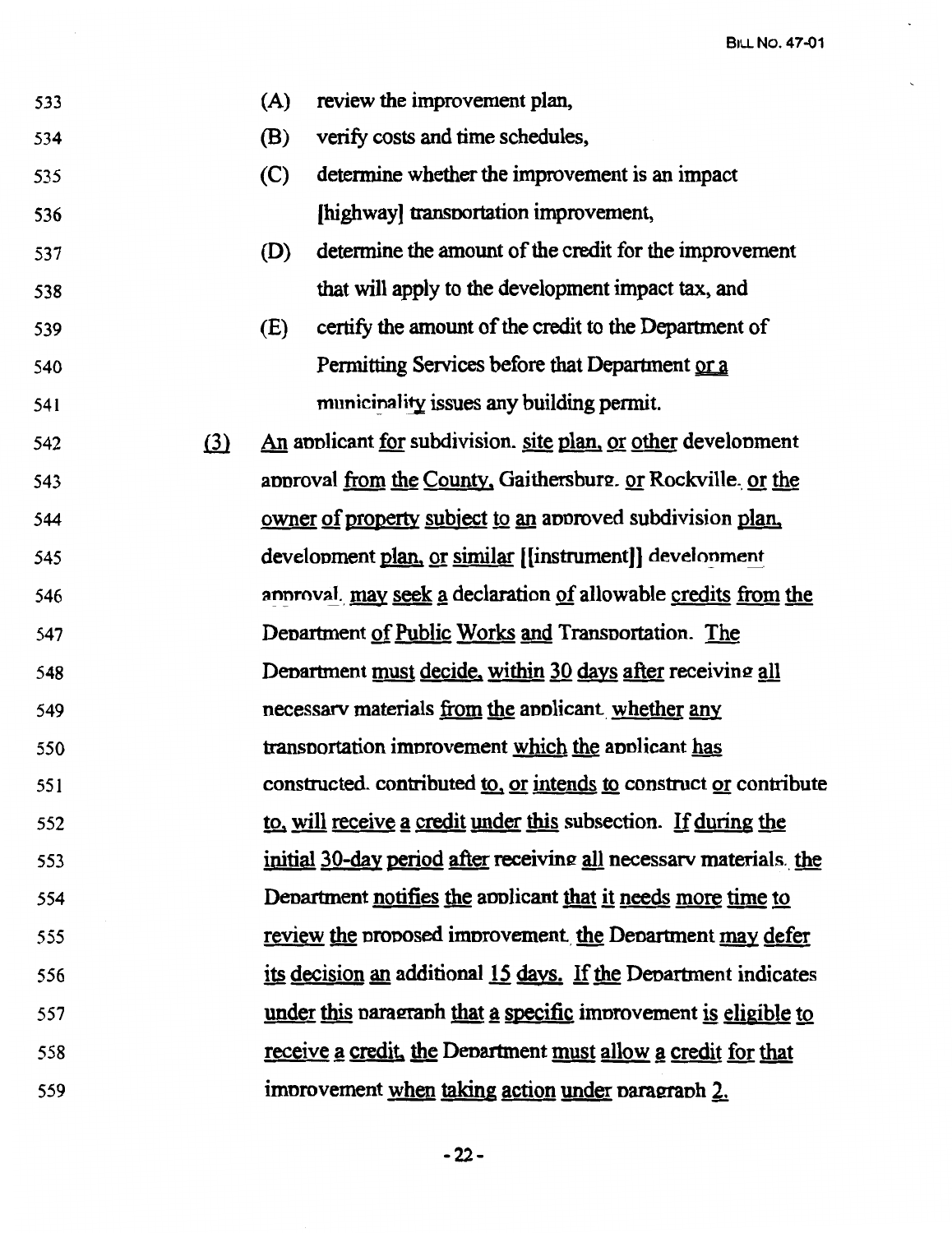, 560 561 562 563 564 565 566 567 568 569  $[(3)](4)$  The County must not provide a refund for a credit which is greater than the applicable [[development impact]] tax. If, however, the amount of the credit exceeds the amount of the [[development impact]] tax due, the property owner may apply the excess credit toward the development impact taxes imposed on other building permits for development [[in the same [impact tax district] or an adiacent planning policy area and]] with the same ownership. In this Section, a property has the same ownership as another property if the same legal entity owns at least 30% of the equity in both properties.

570

\* \* \*

571 ( e) Any property owner who, before May 1, 2001, built all or part of a 572 573 574 575 576 577 578 project in the Clarksburg [impact district] planning policy area which is listed in the impact tax transportation program (including building any road which would be widened under the program) is entitled to a credit equal to the reasonable cost of the improvement. The Department of Public Works and Transportation must calculate the credit. The Department must not give a refund for a credit earned under this subsection.

579 (f) A property owner may transfer a credit against the development impact 580 tax to another property owner [[in the [impact tax district] planning 581 582 583 584 585 nolicy area where the credit originated or an adiacent planning policy area]] if the transferor received the credit on or before August 7, 1992 in exchange for the sale of land to the County. The transferee is entitled to the amount of the credit transferred to it, up to the amount of unpaid tax the transferee owes. The Department must not give a refund for a credit

-23-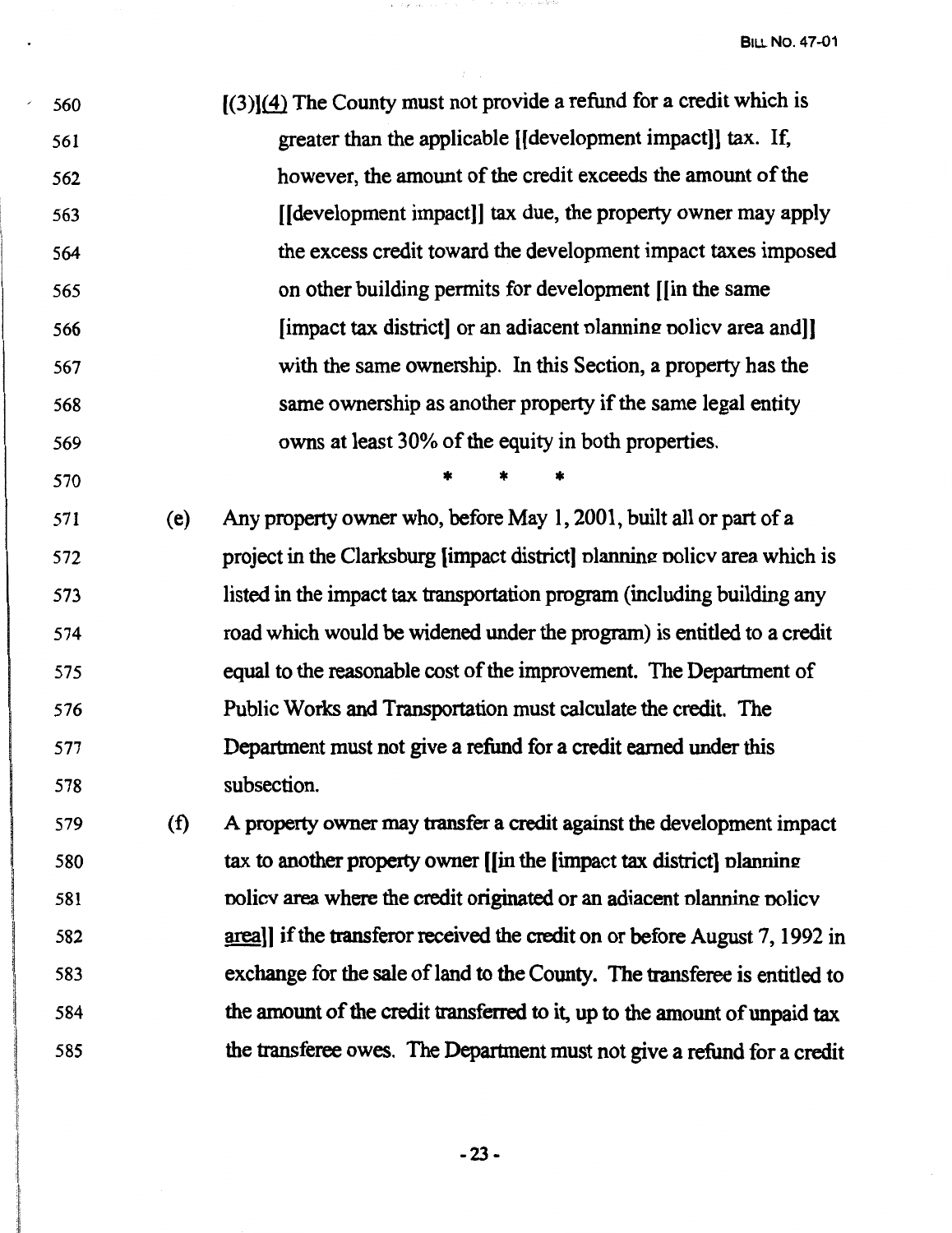| 586 | used under this subsection. The Department must not allow more than  |
|-----|----------------------------------------------------------------------|
| 587 | \$2,750,000 in credits under this subsection.                        |
| 588 | Any credits for building or contributing to an impact transportation |

improvement do not apply to any development that is approved under

the Alternative Review Procedure for Metro Station Policy Areas.

- 589
- 590
- 591

 $[$  \* \* \*]]

592 **52-56. Appeals.** 

593 After determination of the amount of the development impact tax or credit due, 594 an applicant for a building permit or a property owner may appeal to the Maryland 595 Tax Court to the extent permitted by state law or, if the Maryland Tax Court does not 596 have jurisdiction, to the Circuit Court under the Maryland Rules of Procedure that 597 regulate administrative appeals. If the appealing party posts a bond or other 598 sufficient surety satisfactory to the County Attorney in an amount equal to the 599 applicable development impact tax as calculated by the Department of Permitting 600 Services, the Department or municinalitv must issue the building permit if all other 60 l annlicable conditions have been satisfied. The filing of an appeal does not stay the 602 collection of the development impact tax until a bond or other surety satisfactory to 603 the County Attorney has been filed with the Department of Pennitting Services.

604 **52-57. Development impact taxes[; methodology).** 

605 ((a) Development impact taxes must be calculated by the following process: 606 ( 1) Calculate the difference between the amount of residential (in 607 dwelling units) and nonresidential development (in 1,000 sq. ft. 608 gross floor area increments) possible in each impact tax district 609 based on existing or proposed zoning and existing development <sup>61</sup>o (including unbuilt development for which building permits have 611 been secured). These figures establish the full range of 612 development to which an impact tax will be applied as well as the

**-24-**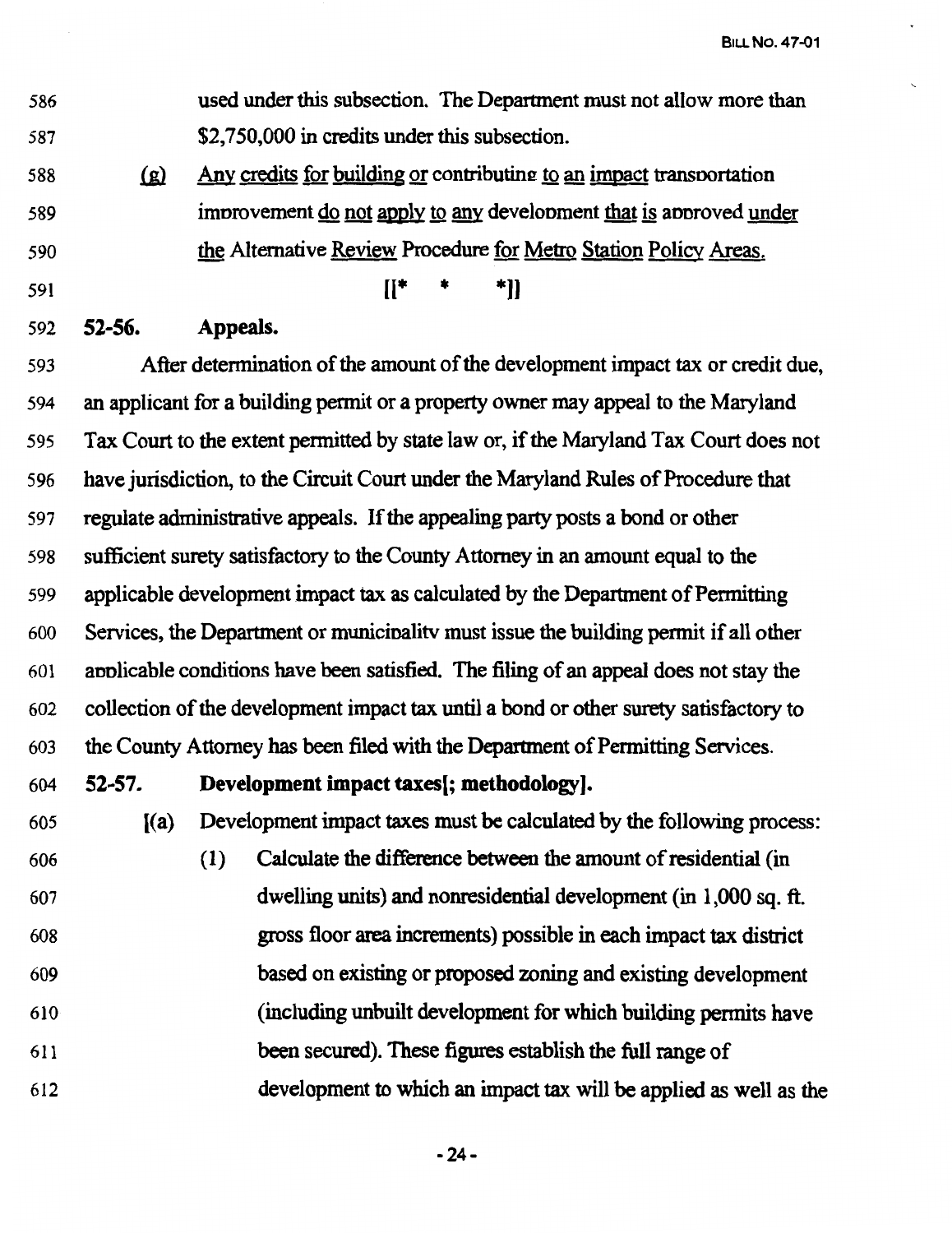- 613 614 615 full amount of development that will need to be accommodated by the additional impact highways to be funded, in part, through the impact tax.
- 616 617 618 619 620 (2) Detennine the full range of highway improvements needed to accommodate the projected development through buildout, and establish the estimated costs of the improvements. These are the impact highway improvements included in the impact tax district transportation program under Section 52-58.
- 621 622 623 624 625 626 627 628 (3) Establish relative trip impacts for various land use categories in order to assure that each land use is subject to a reasonable pro rata charge based upon its relative impact on the impact highways system in the impact tax district. The relative impacts are measured by the calculation of a trip impact value which is a function of trip generation rates as modified by trip length characteristics and percent of new trips generated by a particular use.
- 629 630 631 632 633 (4) Multiply the number of units of projected new development for the major land use categories (residential and nonresidential) by the trip impact value for that category to establish the percent of impact highway improvement costs to be assigned to residential versus nonresidential development.
- 634 635 636 637 638 ( 5) Multiply the percent by the total costs to be borne by impact taxes to establish a total cost burden for residential versus nonresidential development; in the same way, divide the costs for residential and nonresidential among the specific land use categories.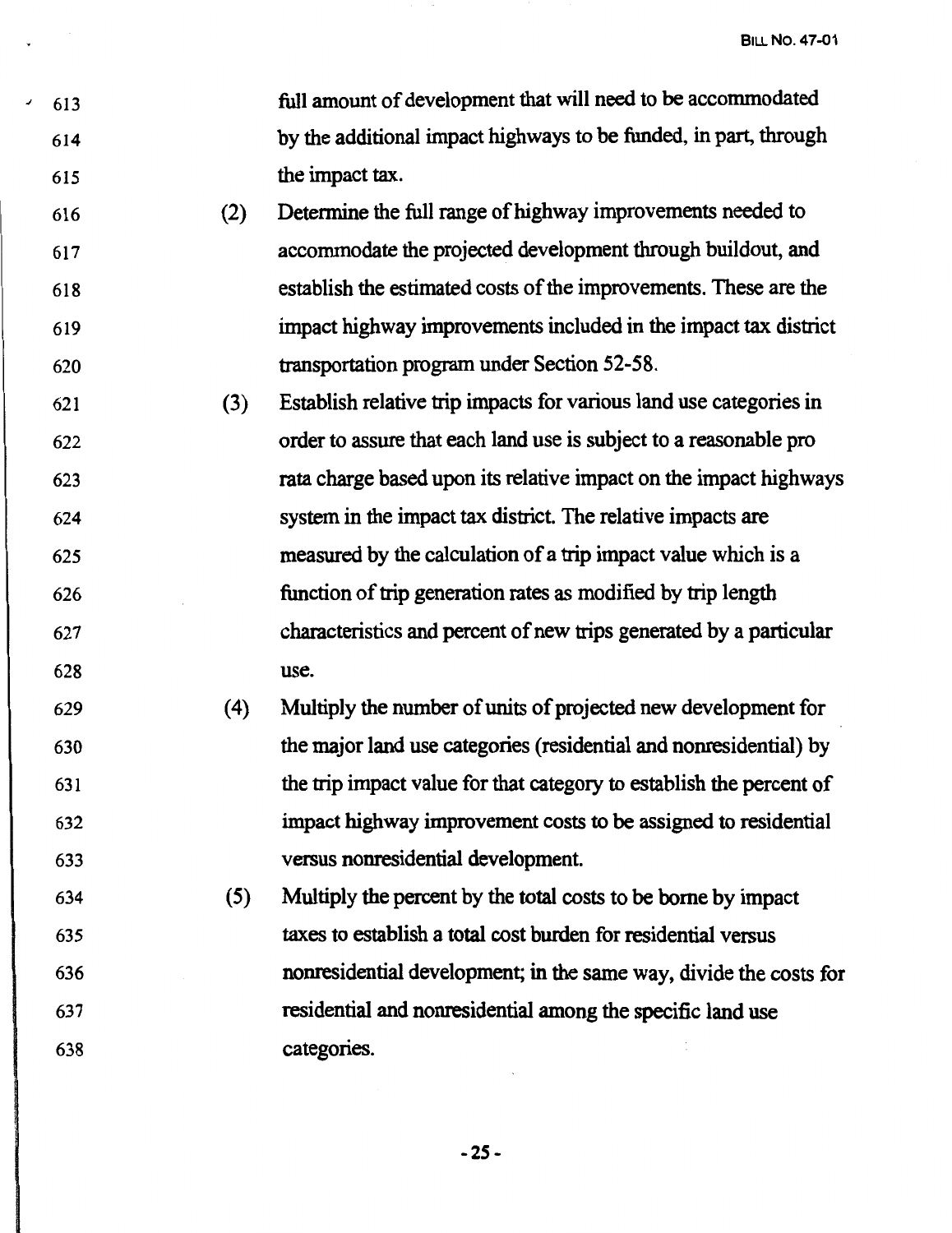- 639 (6) Divide the pro rata costs to be borne by each land use category by \. 640 the per-unit traffic impact value of that land use category to arrive 641 at a pro rata cost per unit for each land use category.
- 642 (7) Multiply *50%* by the pro rata cost per unit for each land use 643 category ( calculated in Step 6) to detennine the development 644 impact tax for each land use category.]
- $[$ (b) $]$ (a) The development impact tax rates for each impact tax district are:

*Tax per Dwelling Unit or per Square Foot of Gross Floor Area (GFA)* 

| <b>Land Use Type</b> | <b>Germantown</b> | <b>Eastern</b>    | <b>Clarksburg</b> | <b>County</b>   |
|----------------------|-------------------|-------------------|-------------------|-----------------|
|                      |                   | <b>Montgomery</b> |                   | <b>District</b> |
|                      |                   | <b>County</b>     |                   |                 |
| Single-family        | \$2,492           | \$1,727           | \$2,753           | <u>\$2,100</u>  |
| detached             |                   |                   |                   |                 |
| residential (per     |                   |                   |                   |                 |
| dwelling unit)       |                   |                   |                   |                 |
| Single-family        | <u>\$2,492</u>    | \$1,727           | <u>\$2,753</u>    | \$2,100         |
| attached             |                   |                   |                   |                 |
| residential (per     |                   |                   |                   |                 |
| dwelling unit)       |                   |                   |                   |                 |
| Multifamily          | \$1,794           | \$1,243           | \$1,981           | \$1,100         |
| residential (per     |                   |                   |                   |                 |
| dwelling unit)       |                   |                   |                   |                 |
| Multifamily-         | \$531             | \$368             | \$573             | <u>\$325</u>    |
| senior               |                   |                   |                   |                 |
| residential (per     |                   |                   |                   |                 |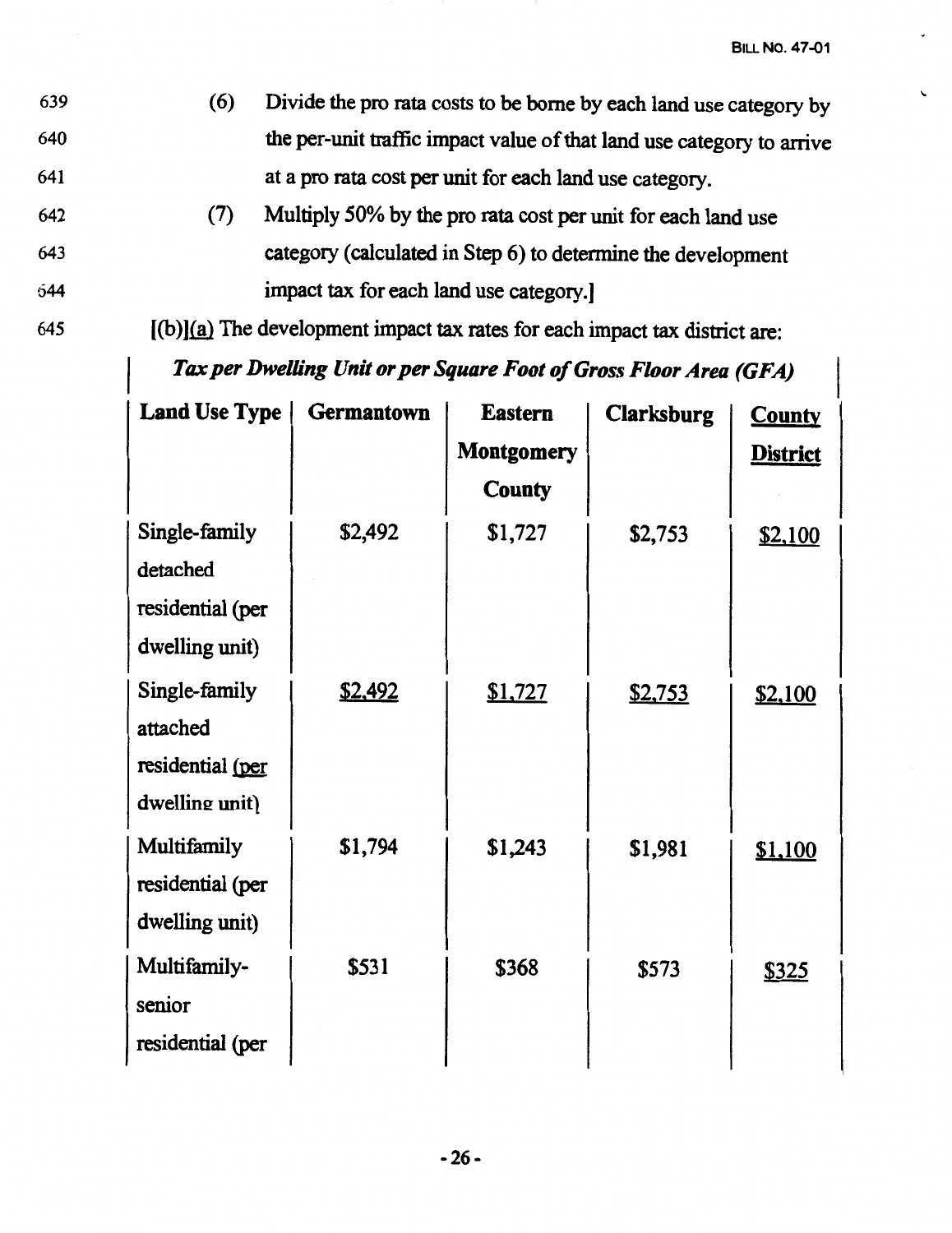|     | dwelling unit)                                                  |                                                                      |            |        |            |
|-----|-----------------------------------------------------------------|----------------------------------------------------------------------|------------|--------|------------|
|     | Office (per sq.                                                 | \$2                                                                  | \$2        | \$2    | \$1.50     |
|     | ft. GFA)                                                        |                                                                      |            |        |            |
|     | Industrial (per                                                 | \$1                                                                  | \$1        | \$1    | \$1[[.00]] |
|     | sq. ft. GFA)                                                    |                                                                      |            |        |            |
|     | <b>Bioscience</b>                                               | SΩ                                                                   | ΣΩ         | ⅏      | ⅏          |
|     | facilities (ner so.                                             |                                                                      |            |        |            |
|     | ft. GFA)                                                        |                                                                      |            |        |            |
|     | Retail (per sq.                                                 | \$5.08                                                               | \$3.52     | \$5.61 | \$1.50     |
|     | ft. GFA)                                                        |                                                                      |            |        |            |
|     | Places of                                                       | \$0.29                                                               | \$0.20     | \$0.32 | \$0.20     |
|     | worship (per sq.                                                |                                                                      |            |        |            |
|     | ft. GFA)                                                        |                                                                      |            |        |            |
|     | Private                                                         | \$0.48                                                               | \$0.33     | \$0.53 | \$0.30     |
|     | elementary and                                                  |                                                                      |            |        |            |
|     | secondary                                                       |                                                                      |            |        |            |
|     | schools (per sq.                                                |                                                                      |            |        |            |
|     | ft. GFA)                                                        |                                                                      |            |        |            |
|     | Hospitals (ner                                                  | SΩ                                                                   | <u>\$0</u> | ⅏      | ⅏          |
|     | sa. $ft.$ GFA)                                                  |                                                                      |            |        |            |
|     | Other                                                           | \$5.62                                                               | \$3.89     | \$6.20 | \$1[[.00]] |
|     | nonresidential                                                  |                                                                      |            |        |            |
|     | (per sq. ft. GFA)                                               |                                                                      |            |        |            |
| 646 | $\mathcal{L}$                                                   | Each taxpayer in the County District must pay the development impact |            |        |            |
| 647 | tax at 25% of the rates set in this Section for building permit |                                                                      |            |        |            |

**MA** 

*j*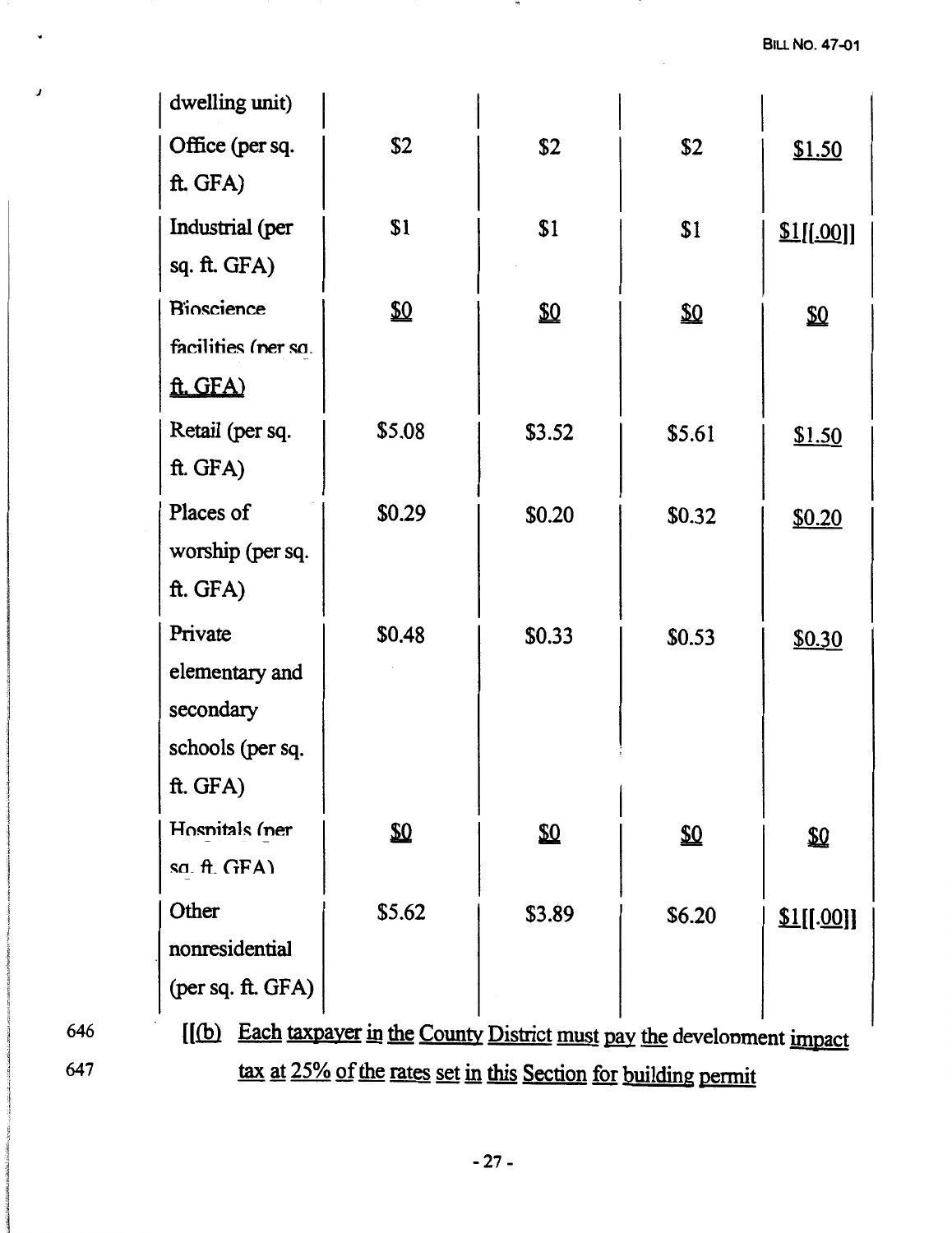$\ddot{\phantom{0}}$ 

 $\mathbf{v}$ 

| 648 | applications filed before June 30, 2003; 50% of the rates set in this               |
|-----|-------------------------------------------------------------------------------------|
| 649 | Section for building permit applications filed between July 1, 2003 and             |
| 650 | <u>June 30, 2004; 75% of the rates set in this Section for building permit</u>      |
| 651 | applications <u>filed between July 1, 2004</u> and December 31, 2004; and           |
| 652 | 100 % of the rates set in this Section for building permit applications             |
| 653 | <u>filed on or after January 1, 2005. To the extent that a</u> taxpaver pays a      |
| 654 | <u>lower rate because of this subsection than the rate set in subsection (a)</u> ,  |
| 655 | <u>any credit claimed under Section 52-55 must be reduced by the same</u>           |
| 656 | ratio.]]                                                                            |
| 657 | $[(c)]$ (b) Except as provided in subsection $[(d)]$ (c), any development           |
| 658 | <u>located in a Metro Station Policy Area, as defined in the Annual Growth</u>      |
| 659 | Policy, must pay the tax at 50% of the tax calculated in [[subsections]]            |
| 660 | subsection $(a)$ [[and $(b)$ of this Section]].                                     |
| 661 | <u>[(d)]</u> (c) Any development <u>located</u> in a Metro Station Policy Area that |
| 662 | receives approval of a preliminary plan of subdivision under the                    |
| 663 | Alternative Review Procedure for Metro Station Policy Areas must pay                |
| 664 | the tax [Icalculated in subsections]] at the rate listed in subsection $(a)$        |
| 665 | $\left[ \left[ \text{and } (b) \text{ of this Section} \right] \right]$ .           |
| 666 | [(e)]] (d) The County Council by resolution. after a public hearing advertised      |
| 667 | at least 15 days in advance. may increase or decrease the rates set in this         |
| 668 | Section.                                                                            |
| 669 | $[(f)]$ (e) The Director of Finance must adjust the tax rates set in or under this  |
| 670 | Section on July 1 of each odd-numbered year by the annual average                   |
| 671 | increase or decrease in the Consumer Price Index for all urban                      |
| 672 | consumers in the Washington-Baltimore metropolitan area, or any                     |
| 673 | successor index, for the two most recent calendar years. The Director               |
| 674 | <u>must</u> calculate the adjustment to the nearest multiple of 5 cents for rates   |

 $\overline{\phantom{a}}$ 

 $\mathcal{A}_{\mathcal{A}}$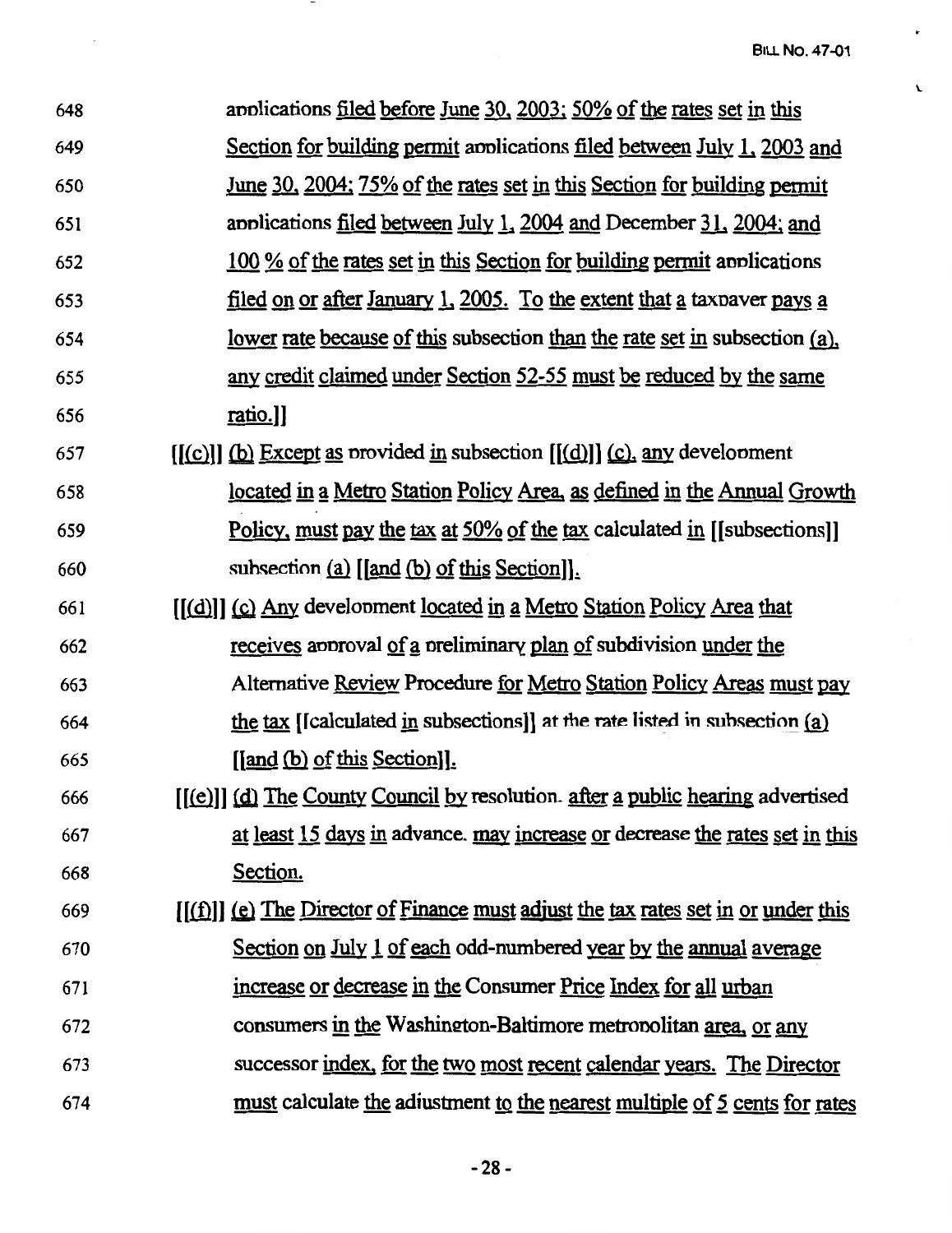| 675 |            |            | per square foot of gross floor area, or one dollar for rates per dwelling         |
|-----|------------|------------|-----------------------------------------------------------------------------------|
| 676 |            |            | unit. The Director must publish the amount of this adiustment not later           |
| 677 |            |            | than May 1 of each odd numbered year.                                             |
| 678 | $52 - 58.$ |            | Impact tax district transportation program.                                       |
| 679 |            |            | The impact tax district transportation program is as follows:                     |
| 680 |            |            |                                                                                   |
| 681 |            |            | (d) [Projects to] In the County district, projects that may be funded with impact |
| 682 |            |            | taxes [include] are any [improvements to master-planned major arterial            |
| 683 |            |            | roadways, other planned arterials needed for access within impact tax             |
| 684 |            |            | districts, and park-and-ride facilities.]:                                        |
| 685 |            | $\Omega$   | new road or widening of an existing road that adds highway or                     |
| 686 |            |            | intersection capacity or improves transit service or hicvele                      |
| 687 |            |            | commuting, such as hus lanes or hike lanes;                                       |
| 688 |            | (2)        | new or expanded transit center or park-and-ride lot. [[or]]                       |
| 689 |            | $\Omega$   | bus added to the Ride-On bus fleet, but not a replacement bus;                    |
| 690 |            | $\Delta$   | new bus shelter, but not a replacement bus shelter:                               |
| 691 |            | <u>(5)</u> | hiker-hiker trail used primarily for transportation:                              |
| 692 |            | <u>(6)</u> | bicvele locker that holds at least 8 bicveles:                                    |
| 693 |            | $\Omega$   | sidewalk connector to a maior activity center or along an arterial                |
| 694 |            |            | or maior highway: or                                                              |
| 695 |            | $\Omega$   | in a Metro Station Policy Area or an adiacent nolicy area, the                    |
| 696 |            |            | onerating expenses of any transit or trip reduction program.                      |
| 697 | <u>(e)</u> |            | No more than 10% of the funds collected from this tax in the County               |
| 698 |            |            | District. other than funds collected in a Metro Station Policy Area. may          |
| 699 |            |            | be spent for the items listed in paragraphs $(4)-(8)$ of subsection $(d)$ .       |
| 700 | [52-59.    |            | Methodology to determine impact tax districts.                                    |

ਾਰ ਪਰੇਲੇ ਨੂੰ ਦੀ ਜਦੋਂ <sup>ਲ</sup>ੇ ਹਨ। ਨੂੰ ਦੂਜੇ ਦੀ ਤੇ ਸ਼੍ਰੀ *ਦੀ*ਅਲੇ**ਆ** ਦੇ

 $\overline{\phantom{a}}$ 

 $\pmb{\lambda}$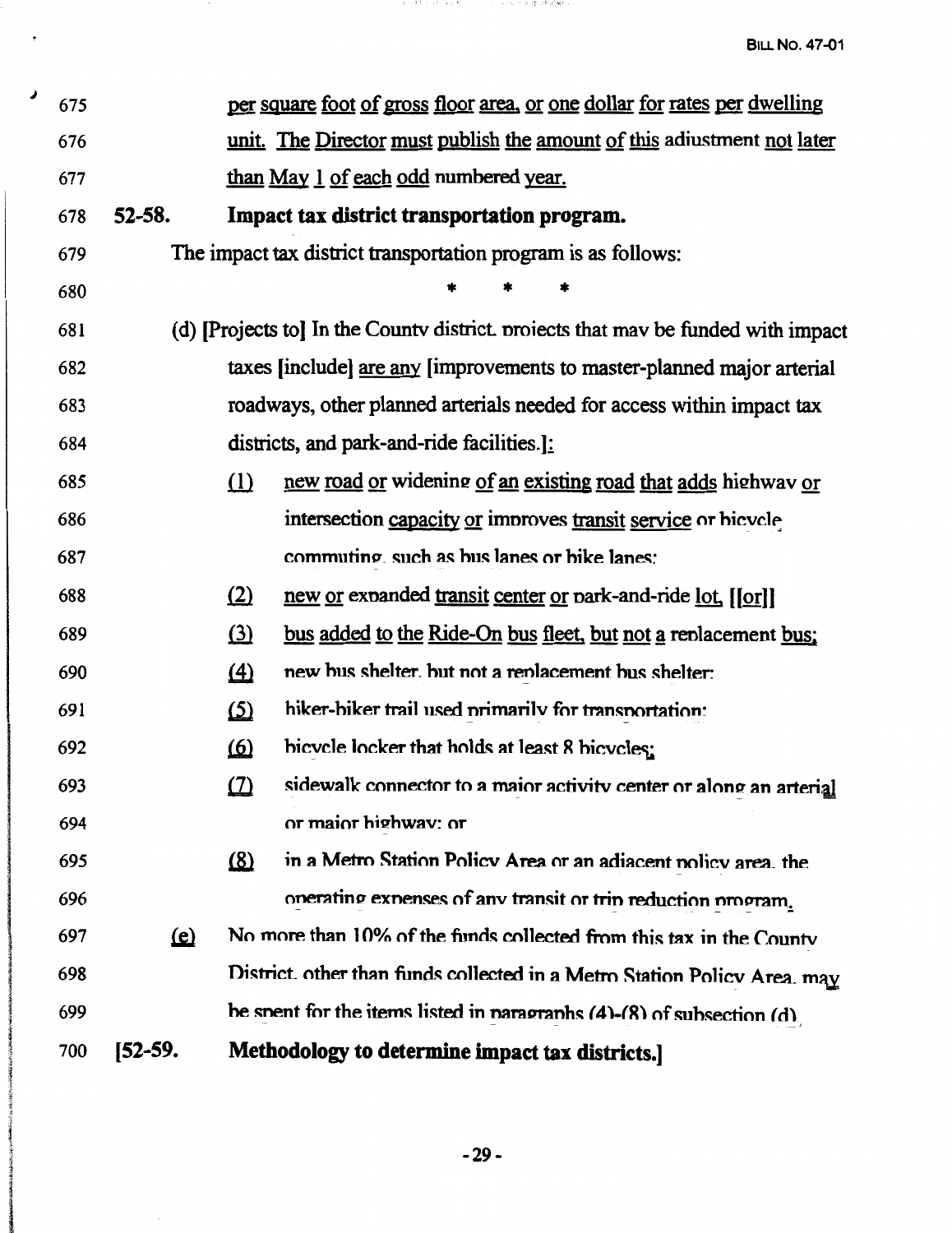$\epsilon$ 

701 ((a) Impact tax districts are those planning policy areas, or combinations of 702 planning policy area, in which existing and approved development is at 703 or above the staging ceiling as defined by the Annual Growth Policy. 704 705 706 707 708 709 710 711 Where existing development is at or above the staging ceiling, no further development can occur in the planning policy area without violating the adequate public facilities ordinance transportation standards, unless the staging ceiling is raised. The staging ceiling can be raised by the addition of major improvements beyond those that are programmed. The addition of these unprogrammed improvements will raise the staging ceiling, with the objective of allowing additional development consistent with APFO staging ceiling standards. After an 712 impact tax district has been designated under subsection (b ), it must 713 remain an impact tax district until full buildout has occurred. 714 (b) Additional planning policy areas or combinations of planning policy 715 716 717 718 719 720 721 722 723 724 725 726 areas may be designated by the County Council as impact tax districts under the procedure in this Article. The County Council must consider the following factors in determining when and whether to add impact tax districts: ( 1) The Annual Growth Policy; (2) The standards incorporated in the APFO; (3) The projected buildout and timing of the projected buildout of planning policy areas; ( 4) The staging ceiling in planning policy areas; (5) The need for and cost of unprogrammed highways necessary to raise the staging ceiling or provide necessary improvements in support of projected development; and

727 ( 6) Any other factor the County council finds relevant.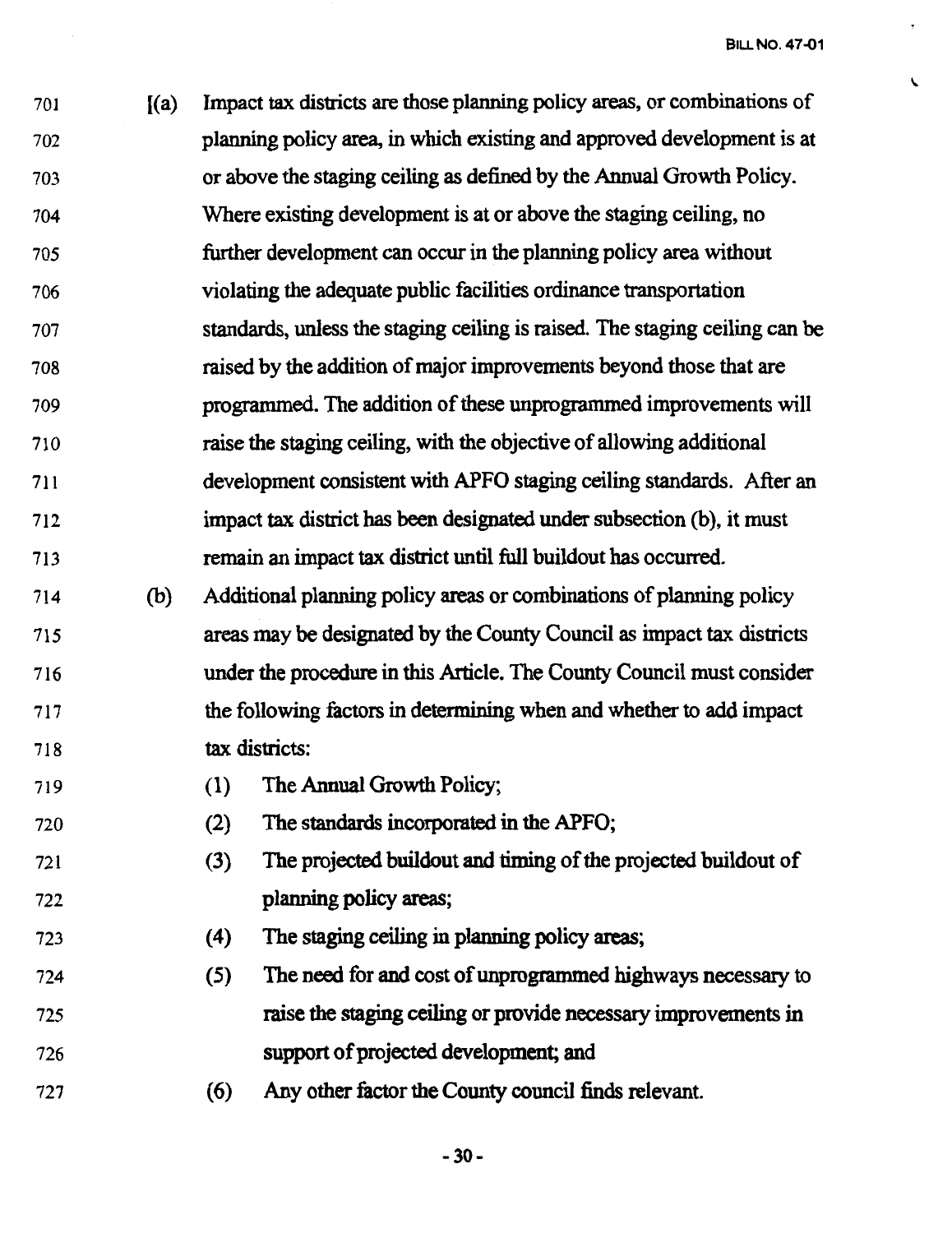| 728 |            | The principal reason for identifying a planning policy area or             |
|-----|------------|----------------------------------------------------------------------------|
| 729 |            | combination of planning policy areas as an impact tax district is to       |
| 730 |            | prevent the moratorium on development that would otherwise occur by        |
| 731 |            | application of APFO staging ceiling standards in a planning policy area    |
| 732 |            | where existing development is at or above the staging ceiling.             |
| 733 |            | Sec. 2. Effective Dates: Transition.                                       |
| 734 | <u>(a)</u> | This Act takes effect on July 1. 2002. and annies to any develonment       |
| 735 |            | for which an annication for a huilding nermit is filed on or after that    |
| 736 |            | date.                                                                      |
| 737 | <u>(b)</u> | Each taxnaver in the County District must nav the development imnact       |
| 738 |            | tax at 25% of the rates set in Section 52-57, as amended by Section 1 of   |
| 739 |            | this Act, for building nermit annications filed between July 1. 2002 and   |
| 740 |            | December 31. 2002: 50% of the rates set in Section 52-57 for huilding      |
| 741 |            | nermit annications filed between January 1, 2003, and June 30, 2003:       |
| 742 |            | 75% of the rates set in Section 52-57 for building permit applications     |
| 743 |            | filed between July 1. 2003 and December 31. 2003: and 100% of the          |
| 744 |            | rates set in Section 52-57 for building nermit applications filed on or    |
| 745 |            | after January 1. 2004. To the extent that any taxnaver nays a lower rate   |
| 746 |            | than that set in Section 52-57 because this subsection annlies, any credit |
| 747 |            | claimed under Section 52-55 must be reduced by the same ratio              |
| 748 | <u>(്</u>  | In the County District, the development impact tax does not apply to       |
| 749 |            | anv building $\mathbf{if}$                                                 |
| 750 |            | a subdivision plan. project plan. or an equivalent development<br>$\Omega$ |
| 751 |            | annroval mechanism in Gaithershurg or Rockville. which                     |
| 752 |            | includes that huilding was annroved before July 1. 2002. and               |
| 753 |            | a building nermit is issued before July 1. 2003.<br>(2)                    |
|     |            |                                                                            |

 $\overline{\phantom{a}}$ 

 $\Delta$ 

 $\pmb{\mathcal{F}}$